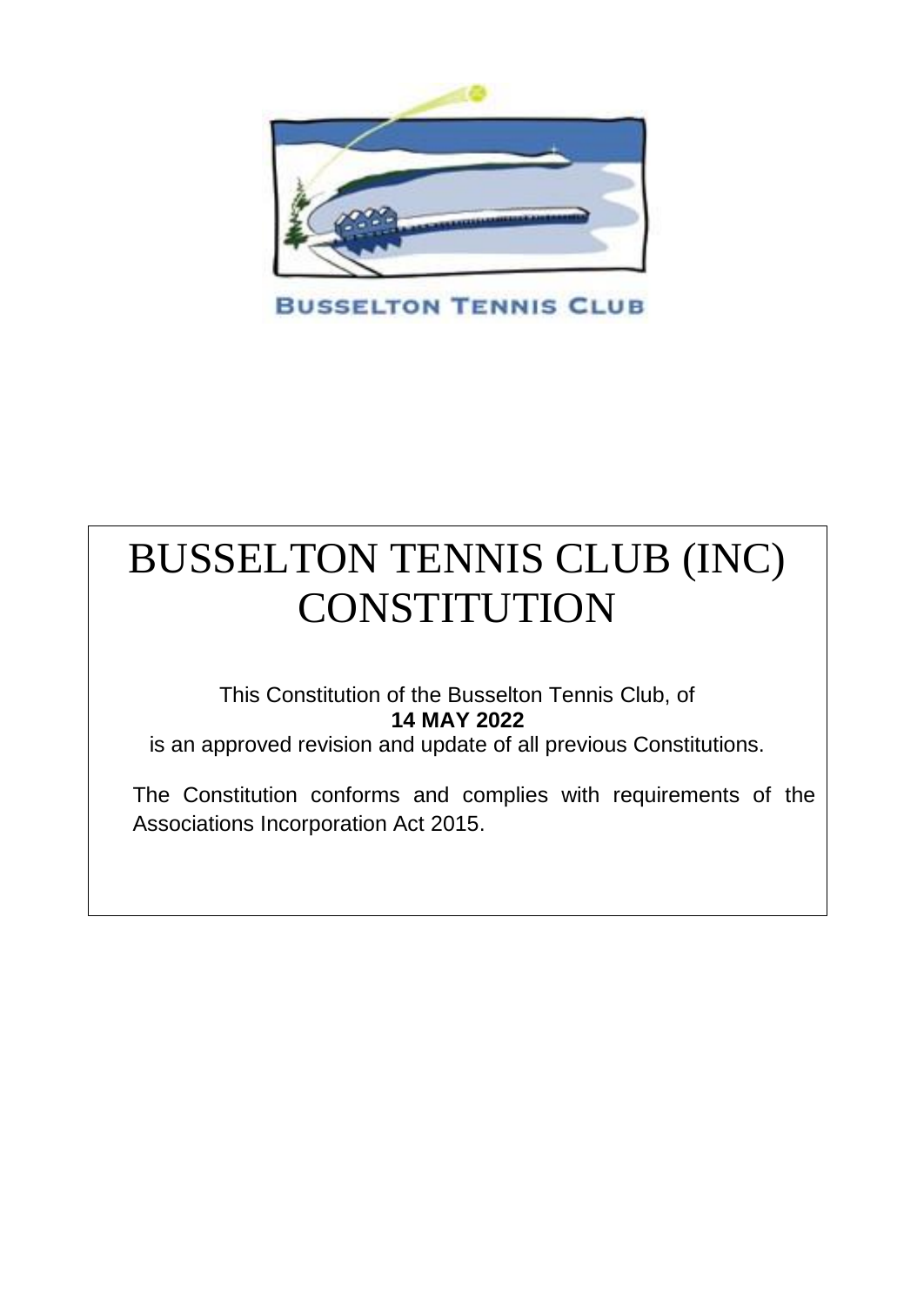## **BUSSELTON TENNIS CLUB CONSTITUTION** Contents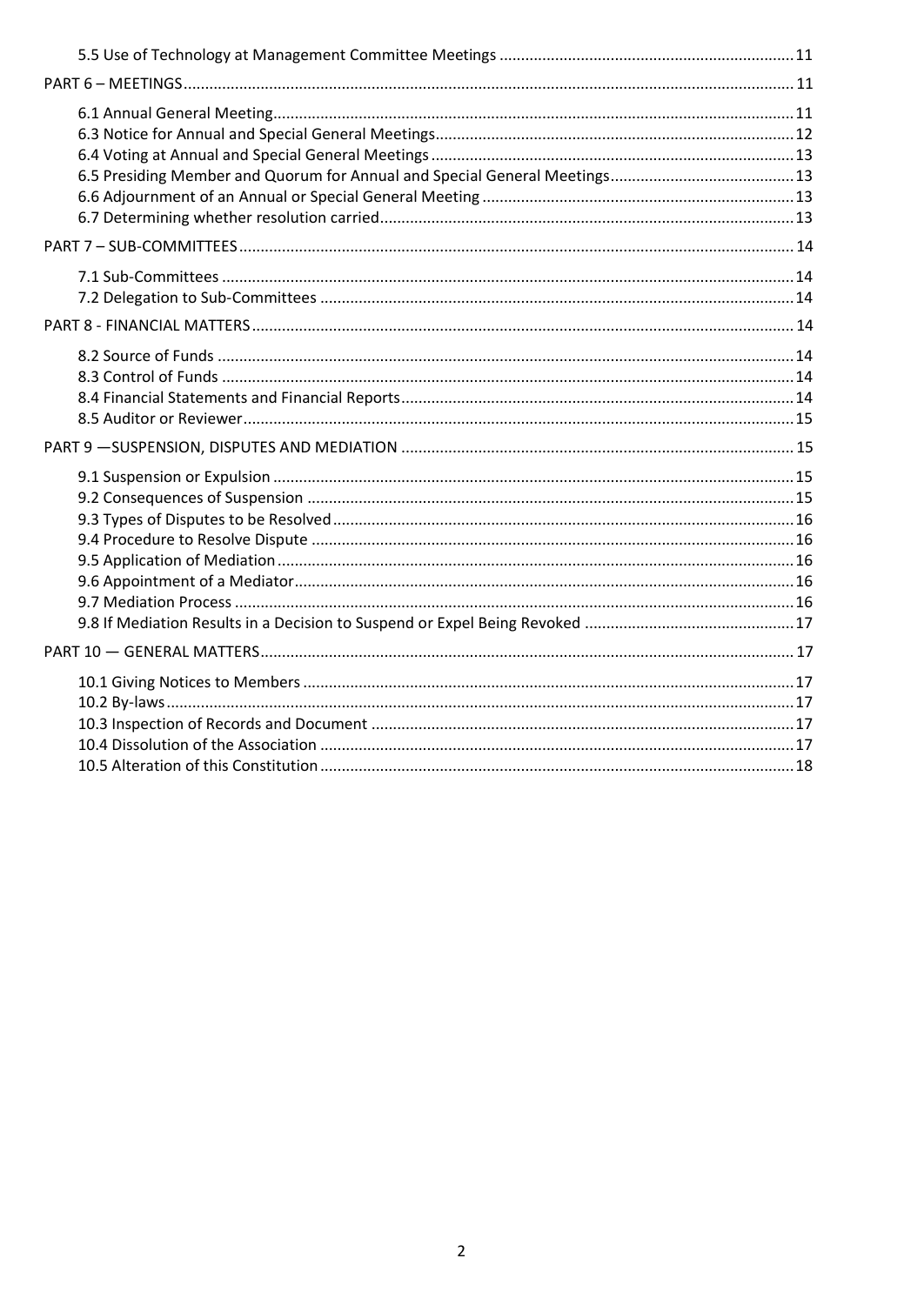# **Busselton Tennis Club (Inc)**

### <span id="page-3-0"></span>**PART 1 - PRELIMINARY**

### <span id="page-3-1"></span>**1.1 Name of Association**

The name of the Association is the Busselton Tennis Club (Inc), hereafter referred to as the 'Club'.

### <span id="page-3-2"></span>**1.2 Objects of Association**

The principal objects of the Club are to:

- (1) provide for, promote and encourage participation in the game of tennis, in a sporting manner and in a spirit of friendship;
- (2) provide, control and maintain suitable grounds, facilities and premises for the playing and practice of the game of tennis while encouraging positive social interactions between members;
- (3) encourage community engagement through tennis and other recreational activities to create a positive sense of community belonging;
- (4) maximise the use of the Club facilities by the local community; and
- (5) encourage and promote healthy lifestyles through active physical participation.
- (6) ensure effective and sustainable financial management of the Club and its assets.

### <span id="page-3-3"></span>**1.3 Quorum for Management Committee Meeting**

At a Management Committee meeting, 50% plus one (to the highest whole number) of Management Committee Members constitute a quorum for the conduct of business.

### <span id="page-3-4"></span>**1.4 Quorum for Annual General Meeting and Special General Meetings**

At an Annual General Meeting or Special General Meeting, not less than two (2) Management Committee members and thirty (30) Ordinary Members present and entitled to vote shall constitute a quorum for the conduct of business.

### <span id="page-3-5"></span>**1.5 Financial Year**

The financial year shall commence on 1 April each year and shall conclude on the 31 March of the following year.

### <span id="page-3-6"></span>**1.6 Terms Used**

### In this Constitution:

*Act* means the *Associations Incorporation Act 2015,* its amendments and any other legislation that may come into force to replace or supplement this Act

*Books* of the Club includes the following:

- (a) a register;
- (b) financial records, financial statements or financial reports, however compiled, recorded or stored;
- (c) a document;
- (d) any other record of information.

*Management Committee* means the Management Board of the Club.

*Management Committee Meeting* means a meeting of the Management Committee.

*Management Committee Member* means a member of the Management Committee.

*By-laws* means the operational guidelines, policies and procedures as determined by the Club.

*Club* means the Busselton Tennis Club (Inc).

*Club Premises or Club House* means all land, building and structures thereon, of which the Club is the bona fide occupier.

### *Financial records* include:

- (a) invoices, receipts, orders for the payment of money, bills of exchange, cheques, promissory notes and vouchers; and
- (b) documents of prime entry; and
- (c) working papers and other documents needed to explain
	- (i) the methods by which financial statements are prepared; and
	- (ii)adjustments to be made in preparing financial statements
	- however compiled, recorded or stored.

*Financial statements* mean the financial statements in relation to the Club required by the Act.

*Financial year* has the meaning given in clause 1.5.

*Member* means a person who is an Ordinary Member of the Club as set out in clause 3.2(3).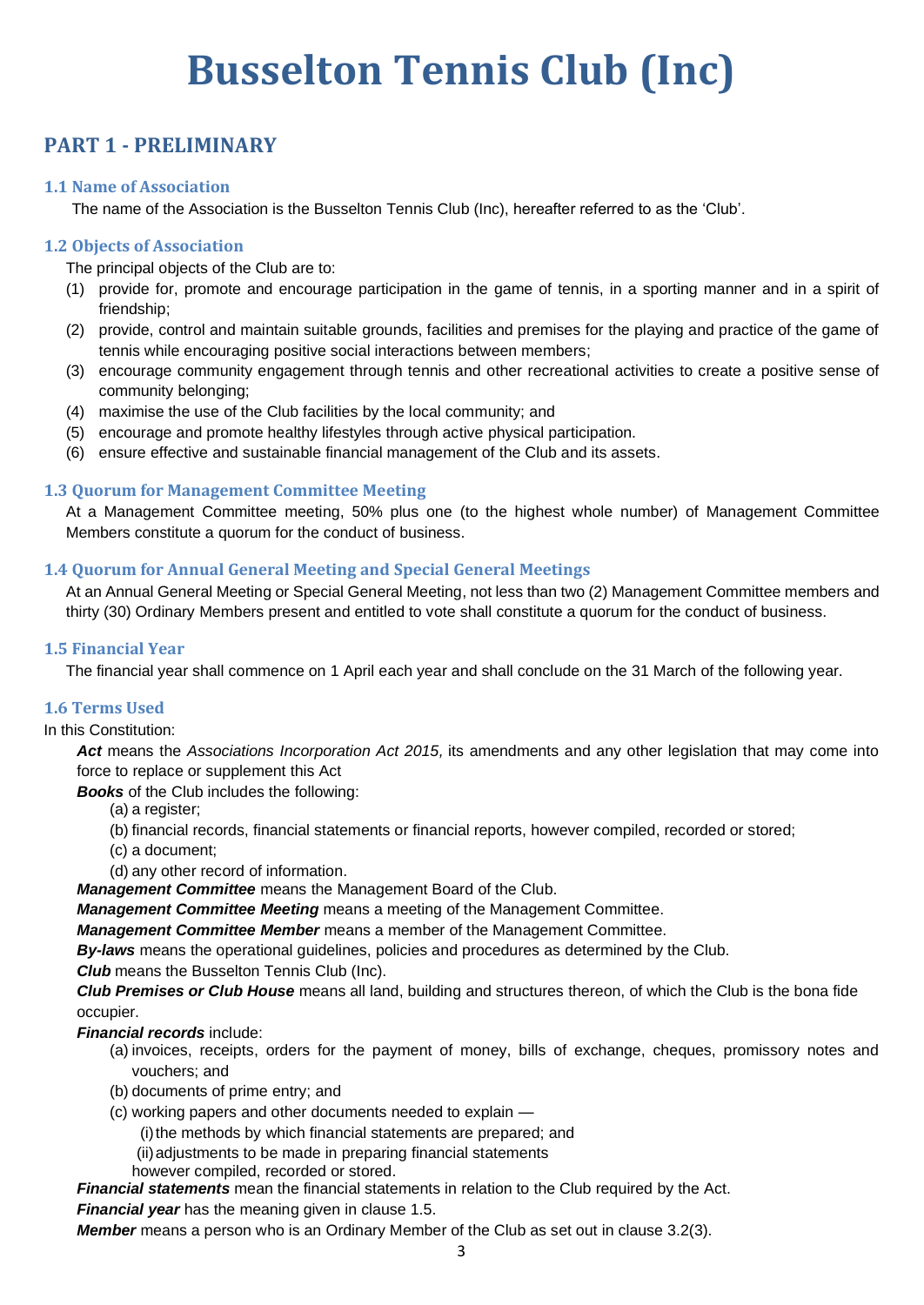*Non-delegable duty* means a duty imposed on the Management Committee by the Act or another written law.

**Poll** means the process of voting in relation to a matter that is conducted in writing.

*Register of Members* means the register of Members referred to in the Act.

*Special General Meeting* means a meeting other than the Annual General Meeting at which only business that has been described in the notice may be transacted.

*Special Resolution* means a resolution passed by 75% of the Members present and eligible to vote at an Annual or Special General Meeting in accordance with the Act;

*Sub-committee* means a committee appointed by the Management Committee under clause 7.1.

*Tennis Australia* means Tennis Australia Limited, the recognised national organisation overseeing the sport of tennis in Australia.

*Tennis West* means the Western Australian Tennis Association Inc., the recognised state organisation overseeing the sport of tennis in Western Australia;

*Tier 1 Association* means an Incorporated Association as defined in the Act.

*Tier 2 Association* means an Incorporated Association as defined in the Act.

*Tier 3 Association* means an Incorporated Association as defined in the Act.

### <span id="page-4-0"></span>**PART 2 — ASSOCIATION TO BE NOT FOR PROFIT**

### <span id="page-4-1"></span>**2.1 Not-For-Profit**

- (1) The property and income of the Club must be applied solely towards the promotion of the objects of the Club and no part of that property or income may be paid or otherwise distributed, directly or indirectly, to any Member except in good faith in the promotion of those objects.
- (2) A payment may be made to a Member out of the funds of the Club only if it is authorised under subclause (3).
- (3) A payment to a Member out of the funds of the Club is authorised if it is:
	- (iii) made in good faith to the Member as reasonable remuneration for any services provided to the Club or for goods supplied to the Club in the ordinary course of business, provided that the purchase of goods or services receives prior approval from the Management Committee if the cost of such purchases is greater than the amount stated in the by-laws as not requiring prior approval from the Management Committee.; or
	- (iv) the reimbursement of reasonable expenses properly incurred by a Member on behalf of the Club, provided that such expenses receive prior approval from the Management Committee if such expenses are greater than the amount stated in the by-laws as not requiring prior approval from the Management Committee.

### <span id="page-4-2"></span>**2.2 Powers of the Association**

- (1) Subject to the Act, the Club may do all things necessary to carry out its objects in a lawful manner, including but not limited to:
	- (a) Raise, invest and deal with the money of the Club in such manner as may from time to time be determined;
	- (b) Acquire, hold, deal with, lease, exchange, hire or dispose of any real or personal property;
	- (c) Maintain, repair and improve all buildings and sport and recreation assets;
	- (d) Employ, pay and dismiss employees as deemed necessary to further the objects of the Club;
	- (e) Open and operate bank accounts;
	- (f) Administer the finances of the Club;
	- (g) Fix fees and subscriptions payable by Members and decide such levies and charges and to enforce payment thereof;
	- (h) Enter into any contract considered necessary or desirable;
	- (i) Apply for, obtain and renew from time to time a licensed club permit under liquor licensing laws;
	- (j) Adjudicate on all matters brought before the Club which may in any way affect the Club;
	- (k) Make, amend and rescind by-laws, not inconsistent with this Constitution; and
	- (l) Do other things necessary or convenient to be done in carrying out the objects of the Club.

### <span id="page-4-3"></span>**2.3 Affiliations**

- (1) The Management Committee may determine that the Club will affiliate with any organisation (including any regional, national or international Association) having similar or like interests to the Club.
- (2) The Club agrees to be an affiliated member of Tennis Australia and Tennis West.
- (3) The Management Committee may appoint a representative or delegate to represent the Club at meetings with an affiliated organisation.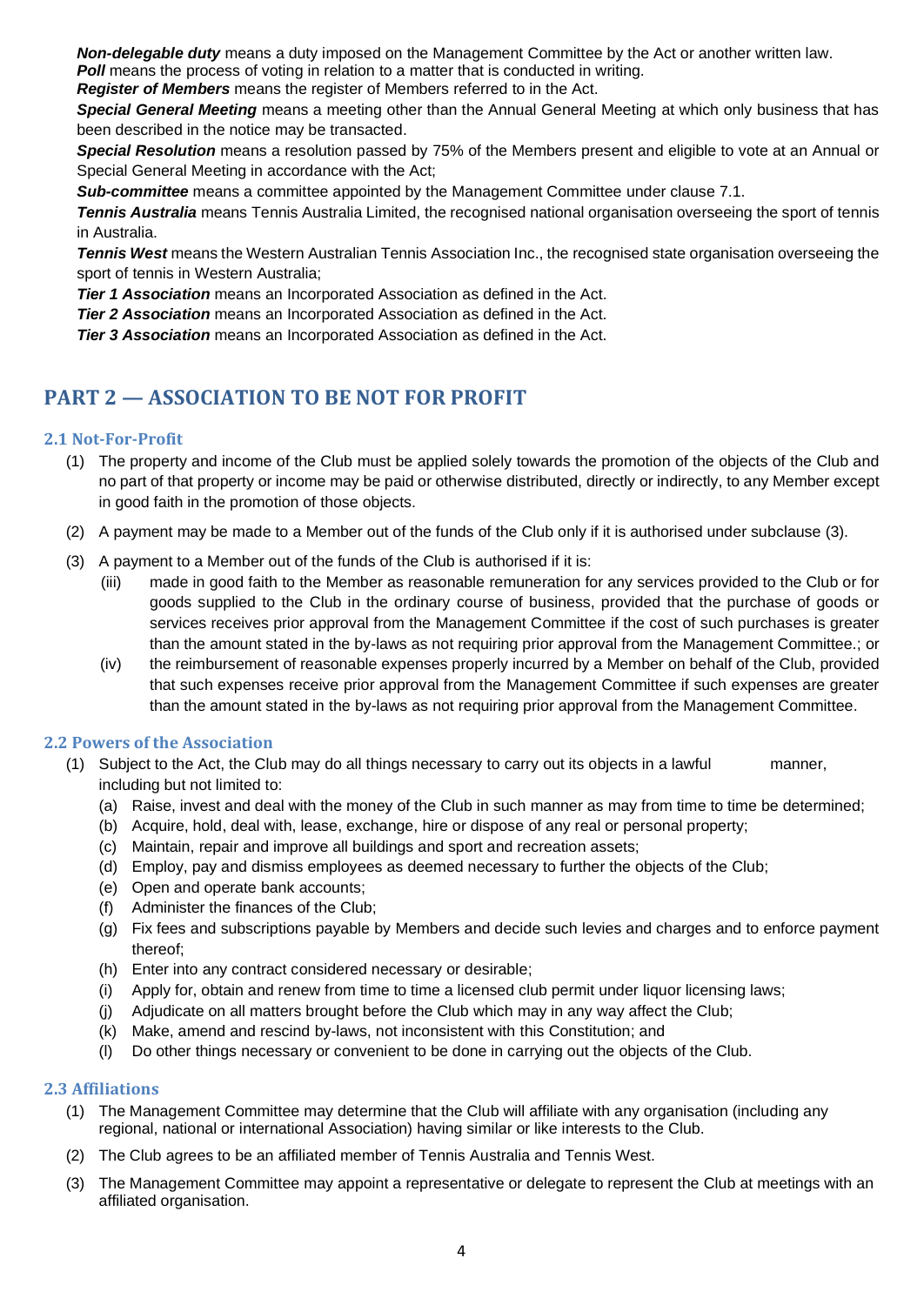### <span id="page-5-0"></span>**PART 3 — MEMBERS**

### <span id="page-5-1"></span>**3.1 Membership**

(1) Membership of the Club shall be open to any person who supports the objects of the Club, subject to clause 4.5(8).

### <span id="page-5-2"></span>**3.2 Classes of Membership**

- (1) the Management Committee may create classes of Membership and determine the eligibility criteria, rights and obligations of those Members.
- (2) The Club consists of the following classes of Membership:
	- (a) **Ordinary** Members with full voting rights in accordance with subclause (3) and
	- (b) **Associate** Members as may be established from time to time in accordance with subclause (4)
- (3) **Ordinary** Members shall consist of:
	- (a) any person aged 18 or over who is a financial member and who shall have full voting rights, is entitled to hold any office and to enjoy the privileges of the Club;
	- (b) **Life Members** –a person who has rendered long and outstanding service to the Club and who has been granted life membership on the recommendation of the Management Committee and approved at an Annual General Meeting of Members and who shall be entitled to full voting rights, shall enjoy the privileges of the Club and shall not be required to pay any fees.
- (4) **Associate** members shall be any individual who is not an Ordinary member and shall consist of:
	- (a) **Junior member** any financial playing member aged under 18 who is eligible to attend Annual General Meetings and Special General Meetings, is ineligible to vote but may speak at meetings with the approval of a majority of Ordinary Members in attendance and may sit on Sub-Committees with non-voting rights. Junior Members will automatically become Ordinary Members on reaching the age of 18;
	- (b) **Social Member** any individual who is aged 18 or over who is not an Ordinary Member and who shall not have voting rights, is ineligible to sit on Sub-Committees but is entitled to attend Annual and Special General Meetings:
	- (c) **Patron** the Club may at its discretion elect at the Annual General Meeting one or more Patrons for such period as may be deemed necessary. Patrons shall not be eligible to vote at any meeting or hold any office.

### <span id="page-5-3"></span>**3.3 Life Member**

- (1) To be eligible for membership as a Life Member, an individual must have provided outstanding service to the Club in promoting the objects of the Club;
- (2) Any Ordinary Member may nominate a person who is eligible in accordance with subclause (1) on a form approved by the Management Committee;
- (3) The Management Committee may invite existing Life Members to advise on the suitability of any nomination;
- (4) The nomination criteria for life membership shall be set out in the by-laws;
- (5) A nomination must be submitted in writing to the Secretary;
- (6) If the Management Committee supports the nomination, then the life membership nomination shall be presented at the next Annual General Meeting where Ordinary Members present at the meeting or voting via a proxy and entitled to vote shall approve or not the nomination by secret ballot without discussion of the merits or otherwise of the nomination;

### <span id="page-5-4"></span>**3.4 Becoming a Member and Nominations**

- (1) Any person wishing to become a Member shall submit an application on a form approved by the Management Committee, together with any nomination and/or membership fee as required.
- (2) The Management Committee may accept or reject an application.
- (3) An applicant whose application for membership is rejected under subclause (2) must be notified in writing by the Secretary and may appeal against that decision, giving notice to the Secretary of their intention to do so within 14 days of the date on which they were advised of the rejection.
- (4) When notice is given under subclause (3), the Club must refer the matter to a mutually agreed mediator who must either confirm or set aside the decision of the Management Committee to reject the application, after having afforded the applicant who gave that notice a reasonable opportunity to be heard by, or to make representations in writing to the mediator.
- (5) As soon as practicable after the mediator makes their determination, the Secretary must notify the applicant in writing that their application has been approved or rejected (whichever is applicable).
- (6) The nomination and/or membership fee shall be determined by the Management Committee before the start of each season.
- (7) An applicant for membership of the Club becomes a Member when:
	- (a) the Management Committee or its delegate accepts the application; and
	- (b) the applicant pays any nomination and/or membership fees to the Club.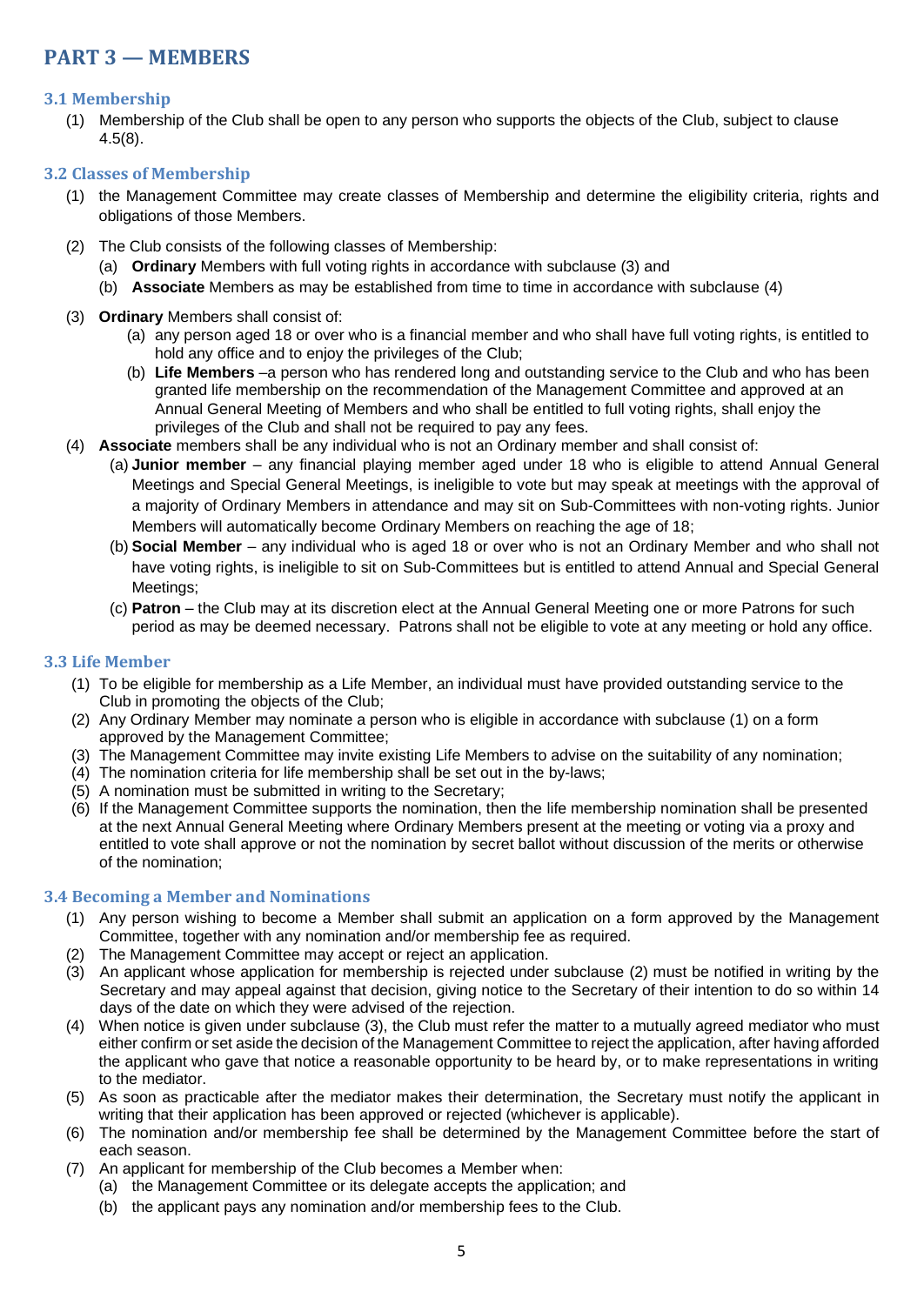(8) Following 30 days after payment of the fee, the Member is eligible to vote (if the Membership class makes them eligible for voting) and shall receive any other rights as allowed for under Clause 3.2.

### <span id="page-6-0"></span>**3.5 Membership Obligations and Rights**

- (1) Every Member shall undertake to the best of their ability to:
	- (a) comply with this Constitution and the by-laws of the Club in force from time to time; and
		- (b) be bound by all resolutions passed at Annual and Special General Meetings, whether they are present or not at the meeting;
		- (c) promote the objects and interests of the Club.
- (2) Ordinary Members have all the rights provided to Members under this Constitution, including (but not limited to) the right to:
	- (a) receive notices from the Club;
	- (b) attend, request the convening of and vote at any Annual or Special General Meeting of the Club;
	- (c) be provided with a copy of the Constitution or be directed to where this can be viewed; and
	- (d) be elected or appointed to any committee or sub-committee of the Club.
- (3) Any class of Associate Membership created will have the rights given to them in accordance with clause 3.2(4).

### <span id="page-6-1"></span>**3.6 When Membership Ceases**

- (1) A person shall cease to be a Member when the person:
	- (a) dies; or
	- (b) resigns from the Club under clause 3.8; or
	- (c) becomes unfinancial; or
	- (d) is suspended or expelled.
- (2) The Secretary must keep a record for at least one year after a person ceases to be a Member of:
	- (a) the date on which the person ceased to be a Member; and
	- (b) the reason why the person ceased to be a Member.

### <span id="page-6-2"></span>**3.7 Consequences of Ceasing to be a Member**

- (1) Any Member ceasing to be a Member:
	- (a) is not entitled to any refund (or part refund) of any membership or other fees paid;
	- (b) will remain liable for and must pay to the Club all fees and any other amounts which are due to the Club at the date they cease to be a Member; and
	- (c) the owed amount may be recovered by the Club in a court of competent jurisdiction as a debt due to the Club.

### <span id="page-6-3"></span>**3.8 Resignation**

- (1) A Member may resign from Membership of the Club by giving written notice of the resignation to the Secretary.
- (2) The resignation takes effect:
	- (a) when the Secretary receives the notice; or
	- (b) if a later time is stated in the notice, at that later time.

### <span id="page-6-4"></span>**3.9 Membership Fees**

- (1) The Management Committee must determine the nomination fee (if any) and the annual membership fee (if any) to be paid for membership of the Club from time to time.
- (2) The fees determined under sub-clause (1) may be different for different classes of Membership.
- (3) A Member must pay the annual membership fee to the Treasurer or to another person authorised by the Management Committee to accept payments by the due date determined by the Management Committee.
- (4) If a Member has not paid the annual Membership fee by the due date, the Member will cease to be a Member.

### <span id="page-6-5"></span>**3.10 Rights Not Transferable**

(1) The rights of a Member are not transferable and end when Membership ceases.

### <span id="page-6-6"></span>**3.11 Register of Members and Sub-Committee Members**

- (1) The Secretary or another person authorised by the Management Committee shall maintain a register of Members and record in that register any change in the membership of the Club within 28 days of the change occurring.
- (2) The register shall include each Member's name and:
	- (a) a contact, postal, residential or email address of each Member;
		- (b) the class of membership held by the Member; and
	- (c) the date on which the person became a Member.
- (3) A record of Management Committee and Sub-Committee Members and other persons authorised to act on behalf of the Club shall be maintained by the Secretary and a copy shall be kept at the Clubhouse.
- (4) The register of Members and Management Committee and Sub-Committee Members shall be kept at the Secretary's place of residence or at another place determined by the Management Committee.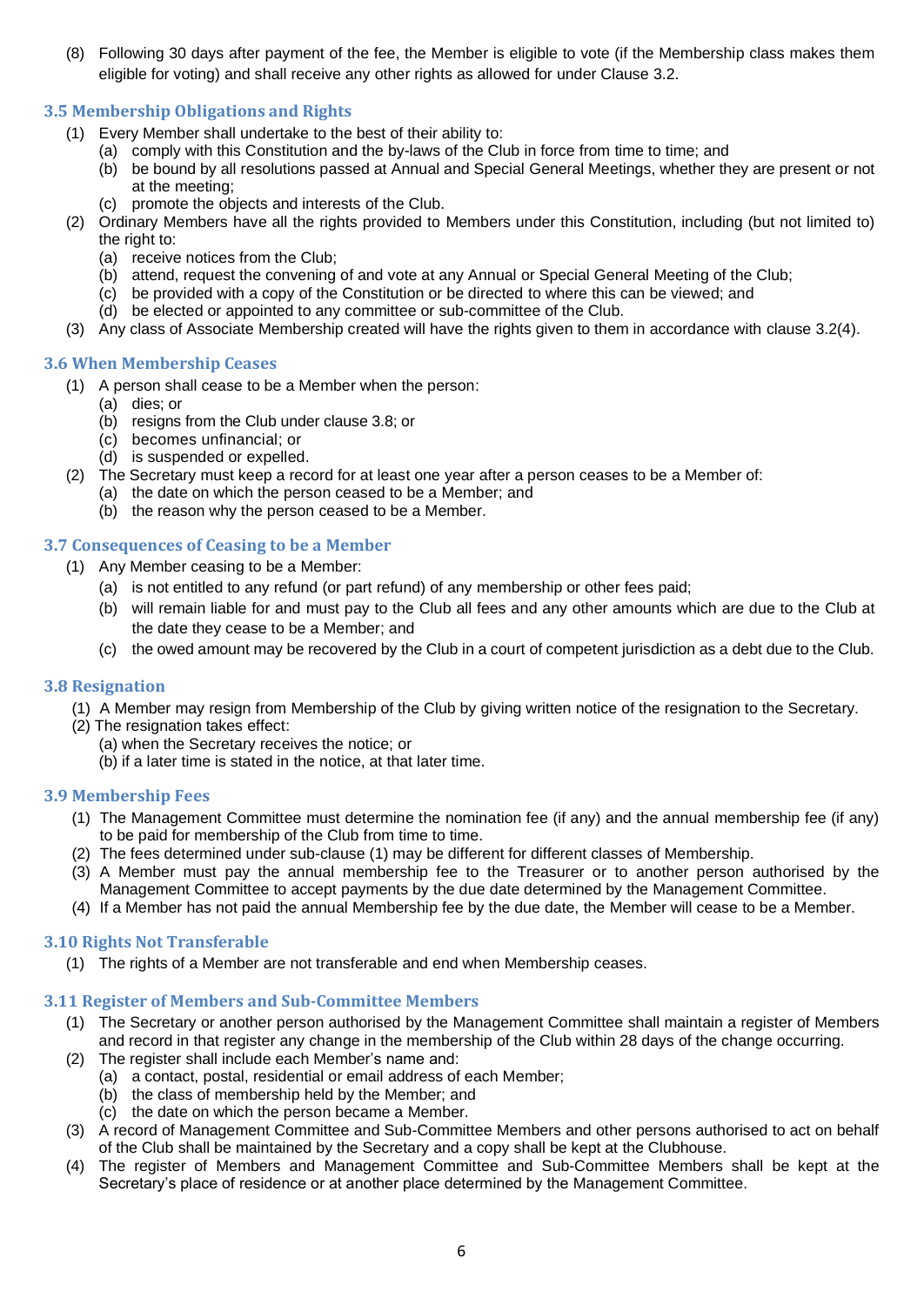### <span id="page-7-0"></span>**PART 4 — MANAGEMENT COMMITTEE**

### <span id="page-7-1"></span>**4.1 Management Committee Powers**

- (1) The Management Committee has the power to manage the affairs of the Club.
- (2) Subject to the Act, this Constitution, the by-laws and any resolution passed at an Annual or Special General Meeting, the Management Committee has power to do all things necessary or convenient for the proper management of the affairs of the Club.
- (3) The Management Committee must take all reasonable steps to ensure that the Club complies with the Act, this Constitution and the by-laws of the Club.

### <span id="page-7-2"></span>**4.2 The Management Committee Members**

- (1) The affairs of the Club will be managed exclusively by a Management Committee consisting of: (a) Five (5) Office Bearers of President, Vice President, Treasurer, Secretary and Captain; and (b) Up to two (2) other Management Committee Members, elected at an Annual General Meeting.
- (2) The maximum number of Management Committee Members shall be seven (7).
- (3) Should a vacancy on the Management Committee occur, the Management Committee shall have power to fill any vacancy on the Management Committee as may occur before the next Annual General Meeting.

### <span id="page-7-3"></span>**4.3 Term of Office**

- (1) The term of office of a Management Committee Member begins when the Member
	- (a) is elected at an Annual General Meeting or
	- (b) is appointed to fill a vacancy under clause 4.2(3).
- (2) Management Committee Members shall be elected for terms of two years, with the option of renewal for one (1) further term of two years.
- (3) Casual vacancies filled under clause 4.2(3) or clause 4.16 are to be members of the Management Committee for the remainder of the time that the person they replaced was elected for.

### <span id="page-7-4"></span>**4.4 Eligibility for Management Committee Member**

- (1) A person may become a member of the Management Committee either:
	- (a) by election at an Annual General Meeting; or
	- (b) by appointment to the Management Committee under clause 4.2(3) or clause 4.16.
- (2) A person is eligible for election to the Management Committee if they:
	- (a) are aged 18 or over; and
	- (b) are an Ordinary Member; and
	- (c) are not disqualified from being an Office Holder of the Management Committee under the Act; and
	- (d) are not an employee of the Club.
- (3) No person shall hold more than one Management Committee position at any one time.

### <span id="page-7-5"></span>**4.5 Responsibilities of Management Committee Members**

- (1) A Management Committee Member must exercise their powers and discharge their duties:
	- (a) with a degree of care and diligence that a reasonable person would exercise in the circumstances;
		- (b) in good faith and in the best interests of the Club and for a proper purpose.
- (2) A Management Committee member or former Management Committee member must not improperly use information obtained through their membership of the Management Committee to:
	- (a) gain a financial or other advantage for themselves or another person; or
	- (b) cause detriment to the Club or undermine the Management Committee.
- (3) A Management Committee member having any material pecuniary or other interest, whether direct or indirect, in a matter being considered at a Management Committee Meeting must:
	- (a) as soon as they become aware of that interest, disclose the nature and extent of their interest to the Management Committee; and
	- (b) accept the ruling of the Management Committee on the most appropriate manner in which to handle the disclosure of interest as set out in the by-laws; and
	- (c) must not take part in any deliberations or decisions of the Management Committee with respect to that matter, although, with the permission of the Management Committee, may be allowed to speak on the matter being considered by the Management Committee; and
	- (d) ensure the nature and extent of the interest and how the interest relates to the activity of the Club is disclosed at the next Annual or Special General Meeting, as required by the Act.
- (4) The Secretary must record every disclosure made by a Management Committee member under subclause (3) in the minutes of the Management Committee Meeting at which the disclosure is made.
- (5) Other than the President, no Management Committee member shall make any public statement or comment or cause to be published any words or article concerning the conduct of the Club unless the person is authorised by the Management Committee to do so and such authority is recorded in the minutes of the Management Committee Meeting.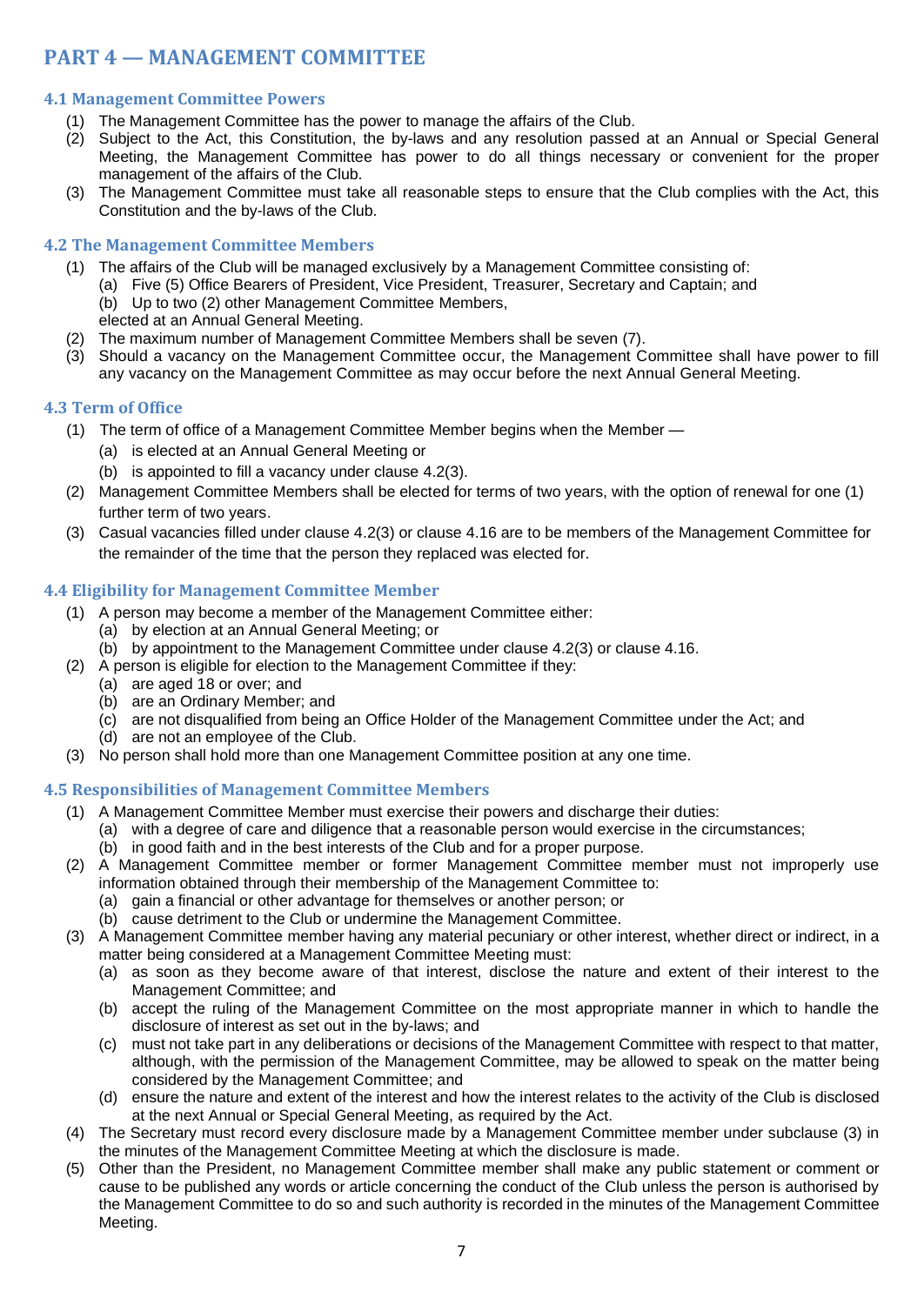- (6) No person shall be entitled to hold a position on the Management Committee if the person has been convicted of: (a) an indictable offence in relation to the promotion, formation or management of a body corporate;
	- (b) an offence involving fraud or dishonesty punishable by imprisonment for a period of not less than three months;
		- or
	- (c) an offence as defined in the Act;

unless the person has obtained the consent of the Commissioner.

- (7) No person shall be entitled to hold a position on the Management Committee if the person is a bankrupt or a person whose affairs are under insolvency laws
- (8) The Management Committee will not allow a person to become or remain as a member of the Club if the person has been convicted of an indictable offence involving inappropriate dealings or interactions with children.
- (9) The Management Committee must ensure that the books and securities of the Club, together with financial reports and records, must be retained for at least seven (7) years after the transactions contained therein are completed.

### <span id="page-8-0"></span>**4.6 Payment to Management Committee Members**

- (1) The Club must not pay fees to a Management Committee member for acting as a Management Committee member.
- (2) Subject to prior approval being given by the Management Committee, the Club may by resolution of the Management Committee:
	- (a) consider and reimburse a Management Committee or Sub-Committee member for out-of-pocket expenses incurred in connection with the attendance at authorised meetings and the performance of the Management Committee Member as set out in the by-laws; and
	- (b) ensure Management Committee or Sub-Committee members and any other officers of the Club are adequately indemnified against liabilities, damages, costs, charges and expenses incurred as a Management Committee member or officer.

### <span id="page-8-1"></span>**4.7 Duty of President**

- (1) It is the duty of the President to:
	- (a) represent the Club and act as spokesperson;
	- (b) consult with the Secretary regarding the business to be conducted at each Management Committee Meeting and any Annual or Special General Meeting;
	- (c) convene and preside at Management Committee Meetings and preside at Annual or Special General Meetings;
	- (d) ensure that the minutes of a Management Committee Meeting and any Annual or Special General Meeting are reviewed and signed as correct;
	- (e) report on the past year's activities to Members at the Annual General Meeting;
	- (f) liaise as may be necessary with key stakeholders and relevant community groups;
	- (g) carry out such other duties as are allowed for in this Constitution or as requested by the Management Committee or as set out in the by-laws.
- (2) In the absence of the President from a Management Committee or Annual or Special General Meeting, the Vice President or, if they also are not in attendance, other member of the Management Committee present at that meeting and elected by a majority of Management Committee Members shall chair the meeting.

### <span id="page-8-2"></span>**4.8 Duty of Secretary**

- (1) The Secretary has the following duties (unless another member is authorised by the Management Committee to do undertake them):
	- (a) maintain on behalf of the Club the register of members and record in the register any changes in Membership;
	- (b) maintain on behalf of the Club a record of Management Committee and Sub-Committee Members and other persons authorised to act on behalf of the Club;
	- (c) attend to the Club's correspondence;
	- (d) consult with the President regarding the business to be conducted at each Management Committee meeting and any Annual or Special General Meeting;
	- (e) prepare the notices required for meetings and for business to be conducted at meetings;
	- (f) maintain full and accurate minutes of Management Committee Meetings and Annual or Special General Meetings;
	- (g) record in the minutes any disclosures made by Management Committee Members of material pecuniary or other interest at Management Committee Meetings and Annual or Special General Meetings;
	- (h) maintain on behalf of the Club an up-to-date copy of this Constitution and any by-laws;
	- (i) ensure the safe custody of the books of the Club for which the Secretary is responsible
	- (j) carry out any other duty allowed for by this Constitution or as requested by the Management Committee or as set out in the by-laws.
	- (k) The books and any securities of the Club must be kept in the Secretary's custody or under the Secretary's control.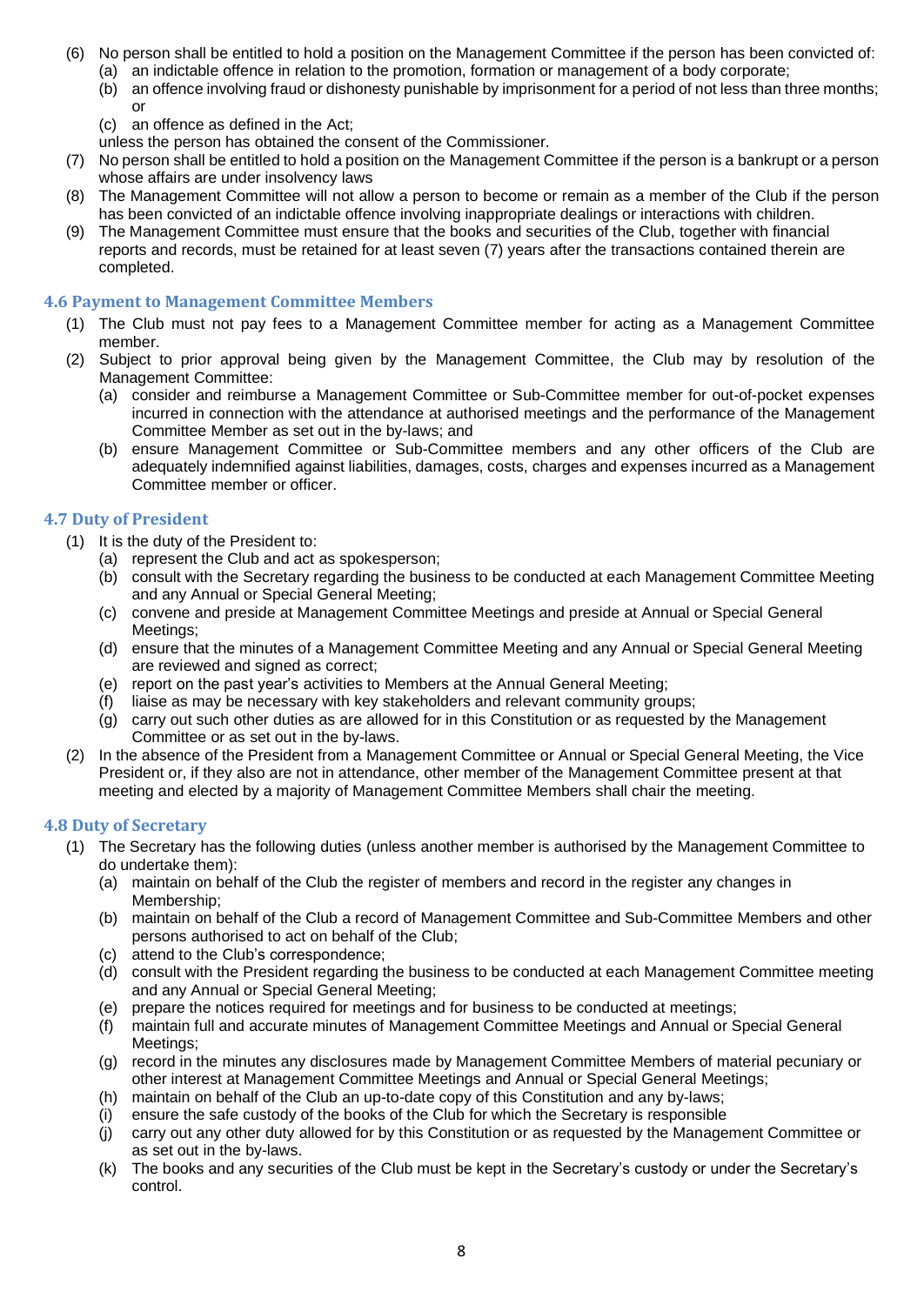### <span id="page-9-0"></span>**4.9 Duty of Treasurer**

- (1) The Treasurer has the following duties (unless another person is authorised by the Management Committee to undertake them):
	- (a) oversee and manage the Club's financial affairs;
	- (b) ensure any amounts payable to the Club are credited to the appropriate account/s of the Club, as directed by the Management Committee;
	- (c) ensure payments to be made by the Club have been authorised by the Management Committee or at an Annual or Special General Meeting and are made in a timely manner;
	- (d) manage and acquit as required all grants of money paid from any source to the Club;
	- (e) oversee payments from Club funds by cheque or Electronic Funds Transfer (EFT) on the authority of two Management Committee Members
	- (f) submit a financial status report to the Management Committee at each Management Committee meeting;
	- (g) ensure the safe custody of the financial records, financial statements and financial reports;
	- (h) maintain or cause to be maintained a detailed register of the Club's assets;
	- (i) coordinate the preparation of the Club's financial statements and/or reports (based on the Club's Financial Tier Level) before their submission to the Annual General Meeting;
	- (j) provide assistance as required to an auditor or reviewer conducting an audit or review of the Club's financial statements or financial reports; and
	- (k) carry out any other duty allowed for in this Constitution or as requested by the Management Committee or as set out in the by-laws.
	- (l) maintain the financial statements and financial reports of the Club in the Treasurer's custody or under the Treasurer's control

### <span id="page-9-1"></span>**4.10 Duty of Vice President**

- (1) The Vice President has the following duties:
	- (a) provide support and assistance to the President;
	- (b) in the absence of the President, undertake all the roles and responsibilities of the President; and
	- (c) carry out any other duty given to the Vice President under this Constitution, as requested by the Management Committee or as set out in the by-laws.

### <span id="page-9-2"></span>**4.11 Duty of Captain**

- (1) The Captain has the following duties:
	- (a) oversee the delivery of all inter and intra club programs;
	- (b) ensure all events are held in accordance with Tennis Australia's Rules of Tennis;
	- (c) carry out any other duties given by the Management Committee or as set out in the by-laws.

### <span id="page-9-3"></span>**4.12 Nomination of Management Committee Members**

- (1) At least 28 days before an Annual General Meeting, the Secretary must send written notice to all members: (a) calling for nominations for election to the Management Committee; and
	- (b) stating the date by which nominations must be received by the Secretary to comply with subclause (2)
- (2) A person who wishes to be considered for election to the Management Committee at the Annual General Meeting must nominate in writing and the nomination must be received by the Secretary at least 14 days before the Annual General Meeting.
- (3) A nomination must be in writing in such form as is approved by the Management Committee from time to time and signed by the Member.
- (4) In the nomination form, the Member must certify that they are eligible to be elected to the Management Committee in accordance with clauses 4.4(2), 4.5(6), 4.5(7) and 4.5(8).

### <span id="page-9-4"></span>**4.13 Election of Management Committee Members**

- (1) At each Annual General Meeting, a separate election must be held for each vacant position on the Management Committee.
- (2) No person may be elected to more than one position on the Management Committee.
- (3) If the number of nominations received for each position on the Management Committee is equal to the number of vacancies to be filled, the chair must declare the members elected to the position.
- (4) If an existing member of the Management Committee offers themselves for election at the following Annual General Meeting, then they will be considered to be duly elected provided that:
	- (a) they notify the Secretary within 28 days of the Annual General Meeting of their intention to stand for election; and
	- (b) their current membership of the Management Committee has not been for more than one year.
- (5) If the number of nominations received for each position on the Management Committee is less than the vacancies to be filled, the chair shall call for nominations from Ordinary Members in attendance at the Annual General Meeting.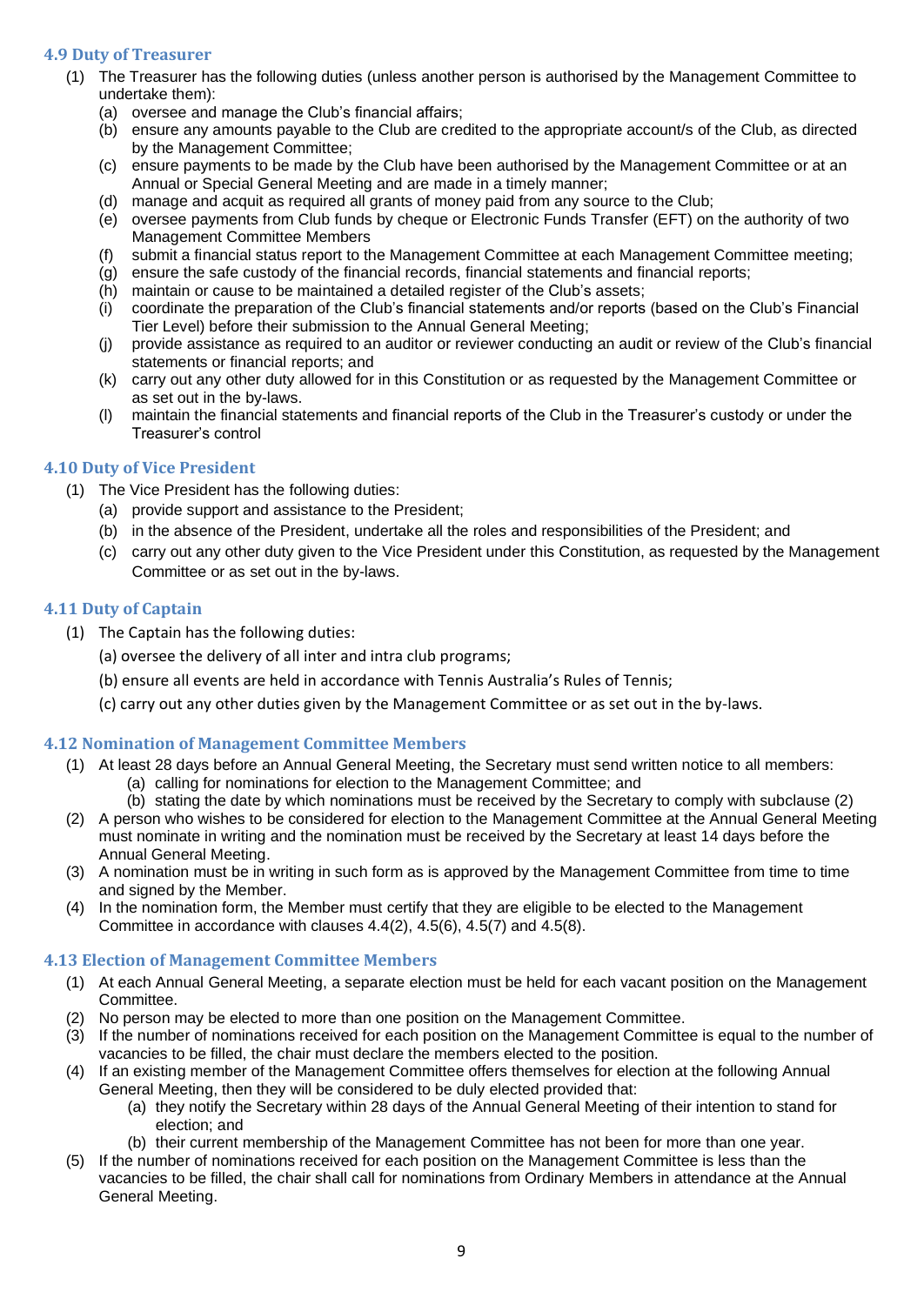- (6) If the number of nominations received for each vacant Management Committee position is greater than the vacancies to be filled, the meeting must vote in accordance with procedures that have been determined by the Management Committee to decide who is to be elected to a position.
- (7) Each Ordinary Member present at the meeting or who has provided a valid proxy vote to the Secretary shall have one vote for each vacant position.
- (8) A Member who has nominated for a Management Committee position may vote for themselves.
- (9) At the conclusion of the election process, the new President of the Club may take over as the chair of the meeting if requested by the new president.

### <span id="page-10-0"></span>**4.14 Resignation and Removal From Office**

- (1) A Management Committee Member may resign from the Management Committee by written notice given to the Secretary or the President**.**
- (2) The resignation takes effect:
	- (a) when the notice is received by the Secretary or President; or (b) at a later time if stated in the notice.
- (3) At an Annual or Special General Meeting, the Club may by resolution:
	- (a) remove a Management Committee Member from office; and
	- (b) elect an eligible Member to fill the vacant position.
- (4) A Management Committee member who is the subject of a proposed resolution under subclause 4.14(3)(a) may make written representation to the Management Committee and may ask that the representation be provided to **Members**
- (5) The Management Committee may give a copy of the representations to each Member or, if they are not so given, the Management Committee member may require them to be read out at the Annual or Special General Meeting at which the resolution is to be considered.

### <span id="page-10-1"></span>**4.15 When Membership of the Management Committee Ceases**

- (1) A person ceases to be a Management Committee Member if the person:
	- (a) dies or otherwise ceases to be a Member; or
	- (b) resigns from the Management Committee or is removed from Office under clause 4.14; or
	- (c) becomes ineligible to accept an appointment or act as a Management Committee Member under the Act;
	- (d) becomes permanently unable to act as a Management Committee member because of a mental or physical disability; or
	- (e) fails to attend three (3) consecutive Management Committee meetings without a leave of absence.
- (2) As soon as practicable after their Membership ceases, a former Management Committee member must deliver to the Management Committee all relevant documents, records and equipment they hold pertaining to the management of the Club's affairs.

### <span id="page-10-2"></span>**4.16 Filling Casual Vacancies**

- (1) The Management Committee may appoint a Member who is eligible to fill a position on the Management Committee that:
	- (a) has become vacant under clause 4.14; or
	- (b) was not filled by election at the Annual General Meeting.
- (2) The vacancy shall be thus filled until the next Annual General Meeting of the Club.
- (3) Subject to the requirement for a quorum under clause 1.3, the Management Committee may continue to act despite any vacancy in its membership.
- (4) If there are fewer Management Committee Members than required for a quorum under clause 1.3, the Management Committee may act only for the purpose of:
	- (a) appointing Management Committee members under this clause; or
	- (b) convening an Annual or Special General Meeting.

### <span id="page-10-3"></span>**4.17 Validity of Acts**

(1) Decisions and actions of the Management Committee, a Sub-Committee, a Management Committee Member or a Sub-Committee Member are valid despite any defect that may afterwards be discovered in the election, appointment or qualification of a Management Committee or Sub-Committee Member.

### <span id="page-10-4"></span>**PART 5 – MANAGEMENT COMMITTEE MEETINGS**

### <span id="page-10-5"></span>**5.1 Management Committee Meetings**

(1) The Management Committee must meet not less than ten (10) times in each year on the dates and at the times and places determined by the Management Committee.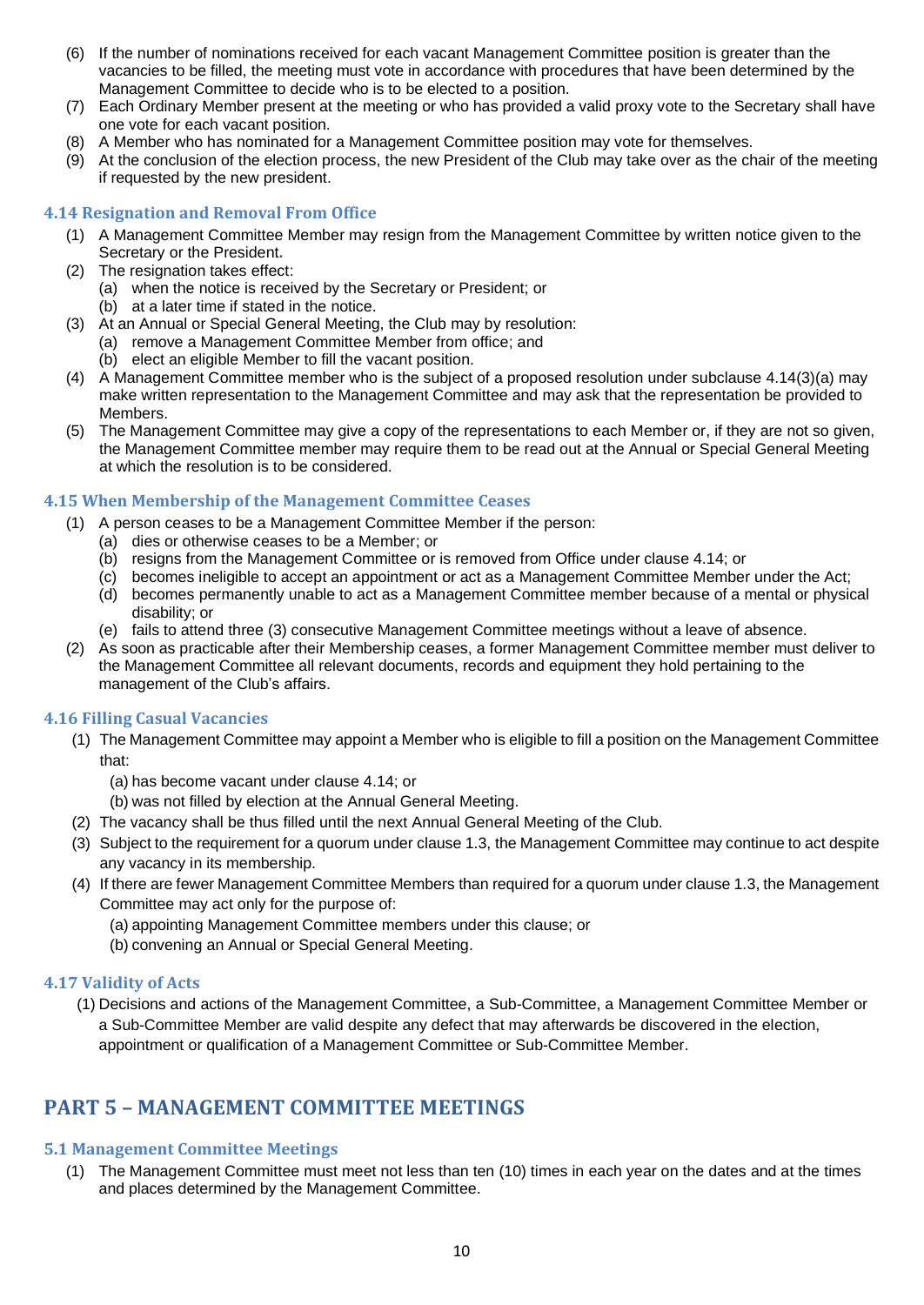- (2) The date, time and place of the first Management Committee meeting must be determined by the Management Committee members as soon as practicable after the Annual General Meeting at which the Management Committee members are elected.
- (3) Additional Management Committee meetings may be convened by the President or at the request of at least 50% of Management Committee members.
- (4) Notice of each regular Management Committee meeting must be given to each Management Committee member at least seven (7) days before the time of the meeting.

### <span id="page-11-0"></span>**5.2 Procedure and Order of Business at Management Committee Meetings**

- (1) The President shall chair each Management Committee meeting.
- (2) If the President is unable to chair a meeting, the Vice President or, if they are absent, a Management Committee member elected by the Management Committee at that meeting shall chair the meeting.
- (3) A Member or other person who is not a Management Committee member may attend a Management Committee meeting if invited to do so by the Management Committee.
- (4) A person invited under subclause (3) to attend a Management Committee meeting:
	- (a) has no right to any agenda, minutes or other document circulated at the meeting; and
	- (b) must not comment about any matter discussed at the meeting unless invited by the Management Committee to do so; and
	- (c) cannot vote on any matter that is to be decided at the meeting.

### <span id="page-11-1"></span>**5.3 Minutes of Meetings**

- (1) The Secretary or, in their absence, another Management Committee member shall keep minutes of all Annual and Special General Meetings and Management Committee meetings.
- (2) Except for matters of commercial-in-confidence, minutes of all Management Committee meetings shall be open to inspection by any Member at a time and place convenient to the Secretary.
- (3) The minutes must record the following:
	- (a) the names of the Management Committee members present at the meeting;
	- (b) the name of any person attending the meeting
	- (c) the business considered at the meeting;
	- (d) any interest of a Management Committee or Sub-Committee member
	- (e) any motion on which a vote is taken at the meeting and the result of the vote.

### <span id="page-11-2"></span>**5.4 Voting at Management Committee Meetings**

- (1) At Management Committee meetings, each Management Committee member present has one vote on any matter arising at the meeting.
- (2) A motion is carried if a majority of Management Committee members present in person or through the use of technology as set out in clause 5.5 vote in favour of the motion.
- (3) If the votes are divided equally on a motion, the President or, in their absence, the chair of the meeting shall have a second vote that must be cast so as to maintain the status quo.
- (4) A vote may take place by the Management Committee members present in person or through the use of technology indicating their agreement or disagreement, unless the Management Committee decides that a secret ballot is needed to determine a decision.
- (5) If a secret ballot is needed, the President shall decide how the ballot is to be conducted.

### <span id="page-11-3"></span>**5.5 Use of Technology at Management Committee Meetings**

- (1) The presence of a Management Committee member at a Management Committee meeting need not be by attendance in person but may be by Management Committee members being simultaneously in contact by telephone or other means of instantaneous communication.
- (2) A member who participates in a Management Committee meeting as allowed under subclause (1) is taken to be present at the meeting and, if the member votes at the meeting, the member is taken to have voted in person.
- (3) Subject to approval by a majority of Management Committee members, a Management Committee meeting may be conducted wholly or in part by telephone or other means of instantaneous communication. Such decisions, if supported by a majority of Management Committee members, shall not be considered to be formally concluded unless at least three (3) days' notice of the business of the meeting has been provided to Management Committee members.

### <span id="page-11-4"></span>**PART 6 – MEETINGS**

### <span id="page-11-5"></span>**6.1 Annual General Meeting**

- (1) The Annual General Meeting of the Club shall be held annually at a date, time and place as determined by the Management Committee, but not later than the 30<sup>th</sup> June of each year.
- (2) A notice convening the Annual General Meeting shall be sent to all Members by the Secretary, or another Management Committee member, giving at least twenty eight (28) days' notice of the Annual General Meeting.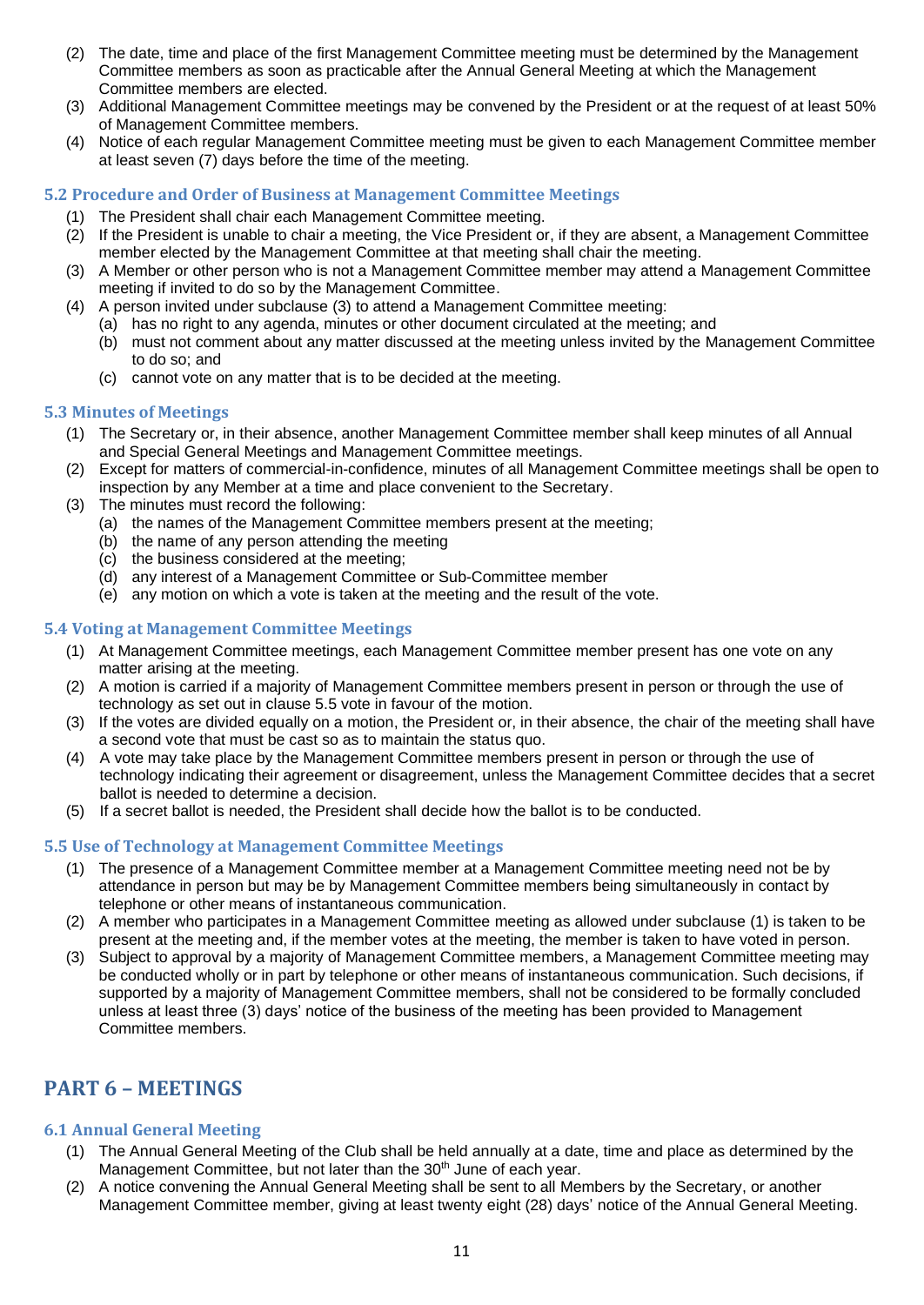- (3) The notice required under clause 6.1(2) shall call for nominations for positions on the Management Committee, with all nominations to be submitted in writing to the Secretary at least fourteen (14) days prior to the Annual General Meeting.
- (4) The Secretary will then send out a further notice as soon as is practicable after the expiration of the fourteen (14) days required by clause 6.1(3) notifying Ordinary Members of all nominations received for election to the Management Committee.
- (5) As set out in clause 1.4, at an Annual General Meeting, not less than two (2) Management Committee members together with at least thirty (30) other members present and entitled to vote shall constitute a quorum for the conduct of the business
- (6) The ordinary business of an Annual General Meeting is:
	- (a) to confirm the minutes of the previous year's Annual General Meeting and of any Special General Meeting held since then
	- (b) receive and consider the president's annual report on the Club's activities during the preceding financial year;
	- (c) receive and consider the annual financial report;
	- (d) if required to be presented for consideration under the Act, a copy of the report of the reviewer or auditor's report on the financial statements or financial report;
	- (e) conduct an election to fill any vacant positions on the Management Committee;
	- (f) consider the appointment of a Patron or Patrons (if required);
	- (g) appoint an auditor or reviewer for the following 12 months (if required); and
	- (h) conduct any other business of which notice has been given in accordance with these clauses; and
	- (i) conduct any urgent business of which notice has not been given but which a majority of Ordinary Members present at the meeting and entitled to vote agree should be considered and, if appropriate, voted upon.

### **6.2 Special General Meetings**

- (1) A Special General Meeting may be called in one of the following ways:
	- (a) by resolution of the Management Committee;
	- (b) by petition in writing by at least 20% of the Ordinary Members of the Club;
- (2) The members requiring a Special General Meeting to be convened must:
	- (a) make the request by written notice given to the Secretary; and
	- (b) each sign the notice.
- (3) The notice must:
	- (a) specify the date at least 14 days after the date on which the written request was provided to the Secretary, and specify the time and place of the meeting; and
	- (b) advise the general nature of each item of business to be considered at the meeting; and
	- (c) if a Special Resolution is proposed
		- i. set out the wording of the proposed resolution as required by the Act; and
		- ii. state that the resolution is intended to be proposed as a Special Resolution; and
		- iii. be passed by not less than 75% of the Members present or who have submitted valid proxy votes to the Secretary and who are eligible to cast a vote at the meeting, in accordance with the Act.
- (4) The Special General Meeting must be convened within 28 days after notice is given under subclause 6.2(2)(a).
- (5) If the Management Committee does not convene a Special General Meeting within 28 days, Members requesting a Special General Meeting may convene the Special General Meeting.
- (6) A Special General Meeting convened by Ordinary Members under clause 6.2(5):
	- (a) must be held within 14 days after the expiry date defined in clause 6.2(4); and
	- (b) may only consider the business stated in the notice by which the request was made;
	- (c) shall have a quorum of no less than thirty (30) Ordinary Members present and entitled to vote.
- (7) The Club shall reimburse any reasonable expenses incurred by Members convening a Special General Meeting under subclause (4).

### <span id="page-12-0"></span>**6.3 Notice for Annual and Special General Meetings**

- (1) An Annual or Special General Meeting may be held on the dates and at the times and places determined by the Management Committee.
- (2) The Secretary or, in the case of a Special General Meeting convened under clause 6.2, the Members convening the meeting, must give to each Member:
	- (a) at least 28 days' notice of an Annual or Special General Meeting if a Special Resolution is to be proposed at the meeting; or
	- (b) at least 14 days' notice of a Special General Meeting in any other case.
- (3) The notice must:
	- (a) specify the date, time and place of the meeting; and
	- (b) advise the general nature of each item of business to be considered at the meeting; and
	- (c) if a Special Resolution is proposed
		- (i) set out the wording of the proposed resolution as required by the Act; and
		- (ii) state that the resolution is intended to be proposed as a Special Resolution; and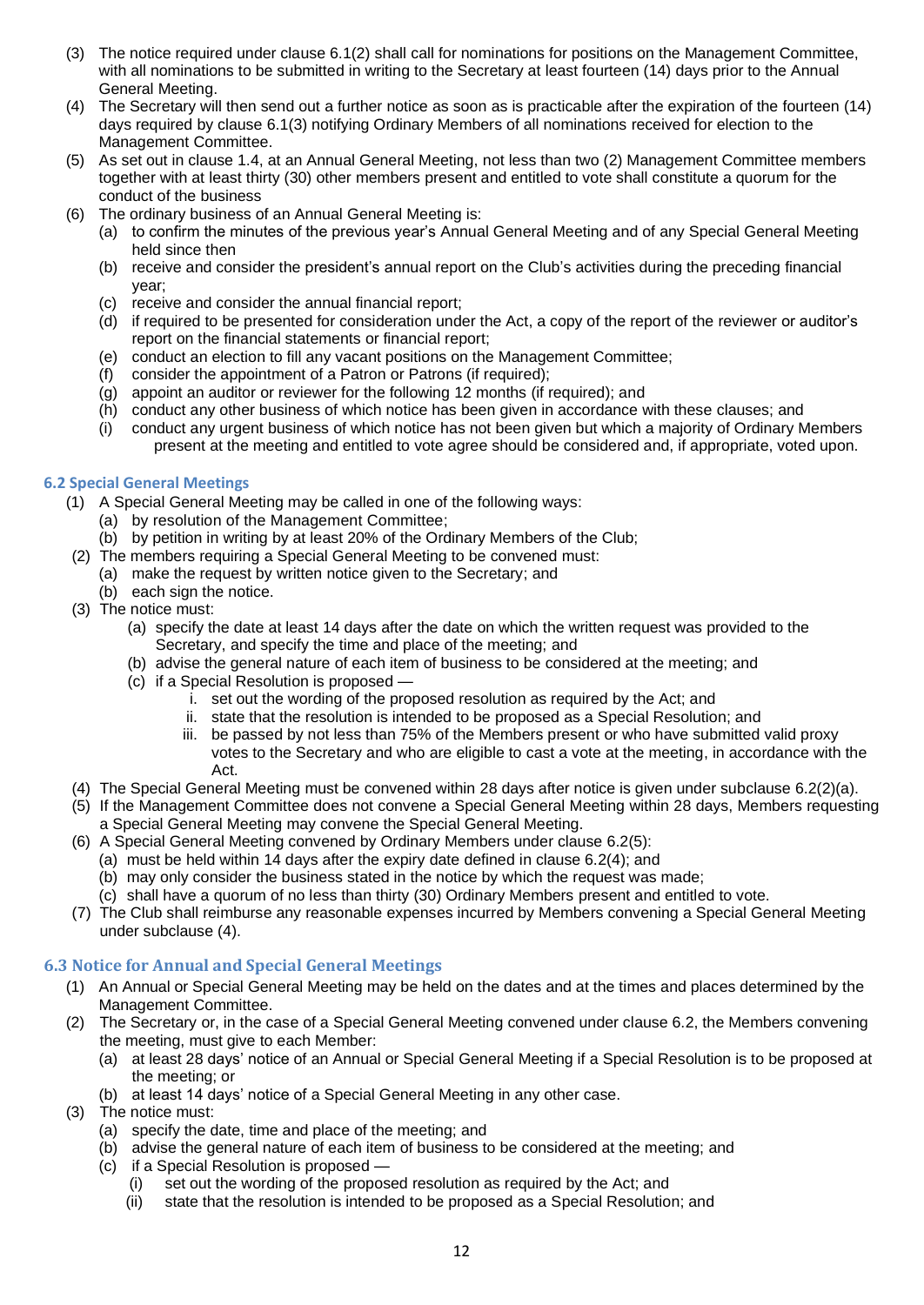(iii) be passed by not less than 75% of the Members present or who have provided a valid proxy vote to the Secretary and who are eligible to cast a vote at the meeting. in accordance with the Act.

### <span id="page-13-1"></span><span id="page-13-0"></span>**6.4 Voting at Annual and Special General Meetings**

- (1) Only financial Ordinary Members shall be eligible to vote.
- (2) A resolution put to the vote shall be decided on:
	- (a) a show of hands by a simple majority of Ordinary Members present and voting, together with
	- (b) counting of proxy votes submitted to the Secretary as per clause 6.4(4).
- (3) Each voting Member shall only be entitled to vote if they are present in person at the time the vote is taken or if they have submitted a valid proxy vote as allowed under clause 6.4(4).
- (4) Proxy votes will be allowed at any Annual or Special General Meeting provided that:
	- (a) they are submitted to the Secretary at least seven days prior to the start of the Annual or Special General Meeting; and
	- (b) they are submitted on a form approved by the Management Committee where the Ordinary Member can direct the chair of the meeting how to vote or can give the decision on how to vote to the chair; and
	- (c) each Ordinary Member is entitled to only one proxy vote on any motion or decision.
	- (d) An Ordinary Member who submits a proxy vote in accordance with this clause and who subsequently attends in person at the Annual or Special General Meeting for which the proxy vote was submitted shall have their proxy vote annulled.
- (5) Where a motion to be put to an Annual or Special General Meeting is amended during the course of that meeting, the President acting as chair of the meeting or, if the President is unable to chair the meeting, then the person chairing the meeting, will use their good judgement in determining how proxy votes are to be cast.

### **6.5 Presiding Member and Quorum for Annual and Special General Meetings**

- (1) The President or, in the President's absence, the Vice-President shall chair each Annual or Special General Meeting.
- (2) If neither the President or Vice-President are able to chair a meeting, Ordinary Members present at the meeting shall select another person present at the meeting to be the chair.
- (3) No business is to be conducted at an Annual or Special General Meeting unless a quorum is present.
- (4) As stated in clause 1.4, at an Annual or Special General Meeting, not less than two (2) Management Committee members, together with at least thirty (30) other members, present and entitled to vote shall constitute a quorum for the conduct of the business.
- (5) If a quorum is not present within 30 minutes after the notified commencement time of an Annual or Special General Meeting:
	- (a) in the case of a Special General Meeting, the meeting lapses; or
	- (b) in the case of the Annual General Meeting, the meeting is adjourned to a time, date and place approved by a majority of members attending and entitled to vote at the Annual General Meeting. :
- (6) If a quorum is not present within 30 minutes after the commencement time of an Annual General Meeting held under clause 6.5(5)(b) and at least twenty (20) Ordinary Members are present at the meeting, those members present are taken to constitute a quorum.

### <span id="page-13-2"></span>**6.6 Adjournment of an Annual or Special General Meeting**

- (1) The chair of an Annual or Special General Meeting at which a quorum is present may, with the consent of a majority of the Ordinary Members present at the meeting, adjourn the meeting to another time at the same place or at another place.
- (2) Without limiting subclause (1), a meeting may be adjourned:
	- (a) if there is insufficient time to deal with the business at hand; or
	- (b) to give the Members more time to consider an item of business.
- (3) No business may be conducted on the resumption of an adjourned meeting other than the business that remained unfinished when the meeting was adjourned.
- (4) Notice of the adjournment of a meeting under this clause is not required unless the meeting is adjourned for 14 days or more, in which case notice of the meeting must be given in accordance with clause 6.3.

### <span id="page-13-3"></span>**6.7 Determining whether resolution carried**

- (1) The chair of an Annual or Special General Meeting may, on the basis of general agreement or disagreement or by a show of hands, declare that a resolution has been:
	- (a) carried; or
	- (b) carried unanimously; or
	- (c) carried by a particular majority; or
	- (d) lost.
- (2) If the resolution is a Special Resolution, the declaration under clause 6.7(1) must identify the resolution as a Special Resolution.
- (3) A Special Resolution is required if it is proposed at an Annual or Special General Meeting to:
	- (a) amend the name of the Club; or
	- (b) amend this Constitution; or
	- (c) affiliate the Club with another body; or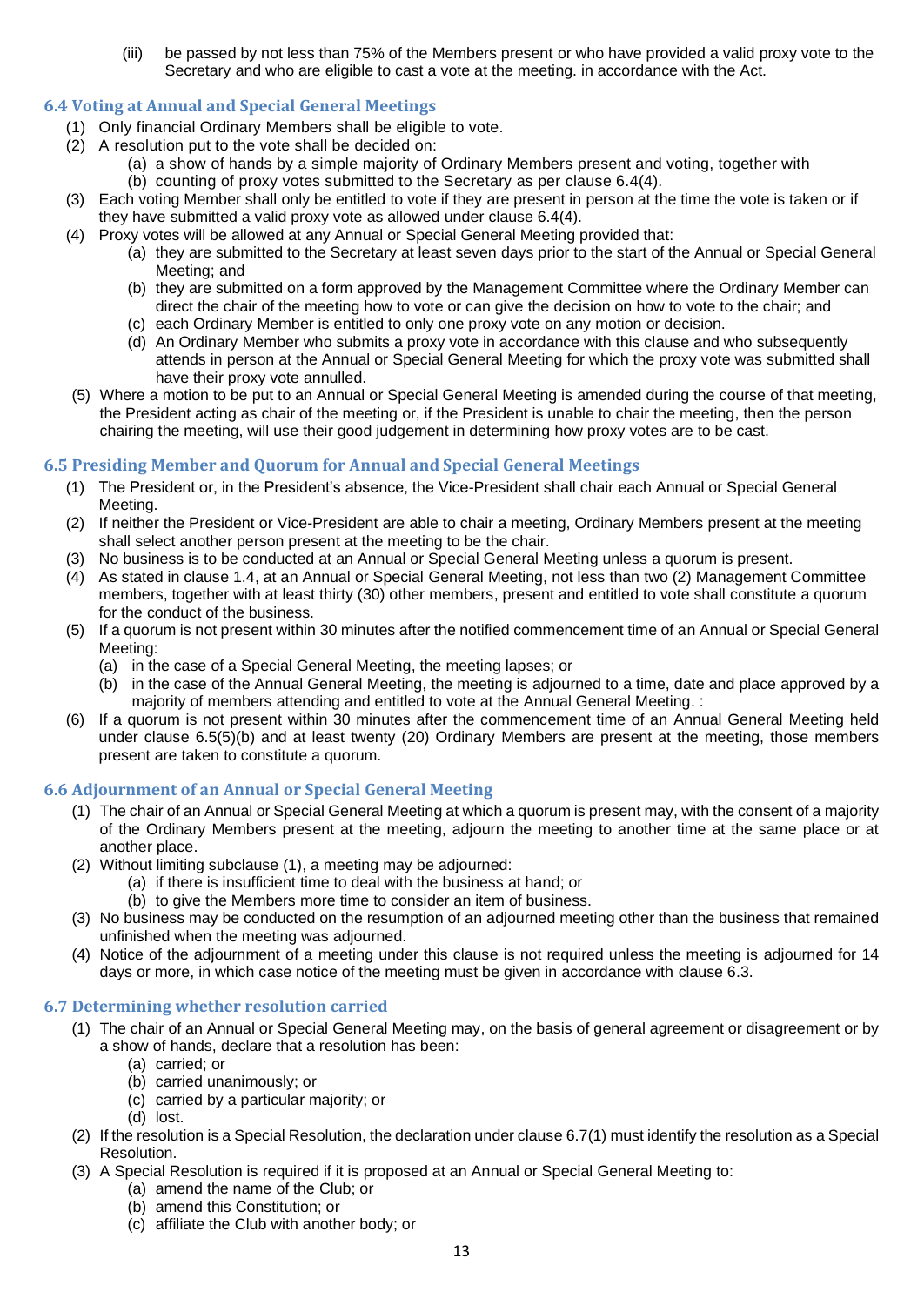- (d) amalgamate the Club with one or more other incorporated Associations; or
- (e) voluntarily wind up the Club; or
- (f) cancel incorporation.
- (4) Subclause (3) above does not limit the matters in relation to which a Special Resolution may be proposed.
- (5) If a poll is demanded on any question by the chair of the meeting or by at least three (3) other members present in person:
	- (a) the poll must be taken at the meeting in the manner determined by the chair;
	- (b) the chair must declare the determination of the resolution on the basis of the poll.
- (6) If a poll is demanded on the election of the President, the poll must be taken immediately.
- (7) If a poll is demanded on any other question, the poll must be taken before the close of the meeting at a time determined by the chair.
- (8) A declaration under clause 6.8(1) must be entered in the minutes of the meeting and the entry must show evidence of how the resolution was determined.

### <span id="page-14-0"></span>**PART 7 – SUB-COMMITTEES**

### <span id="page-14-1"></span>**7.1 Sub-Committees**

- (1) To assist the Management Committee in the conduct of the Club's business, the Management Committee may in writing appoint one or more Sub-Committees.
- (2) A Sub-Committee may consist of the number of people, whether or not Ordinary Members, that the Management Committee considers appropriate.
- (3) Subject to any directions given by the Management Committee and as set out in the by-laws, a Sub-Committee may meet and conduct business as it considers appropriate.

### <span id="page-14-2"></span>**7.2 Delegation to Sub-Committees**

- (1) The Management Committee may in writing delegate to a Sub-Committee the exercise of any power or the performance of any duty of the Management Committee other than:
	- (a) the power to delegate; and
	- (b) a non-delegable duty.
- (2) A power or duty, the exercise or performance of which has been delegated to a Sub-Committee, may be exercised or performed by the Sub-Committee in accordance with the terms of the delegation as set out in the by-laws.
- (3) The delegation may be made subject to any conditions, qualifications, limitations or exceptions that the Management Committee specifies within the by-laws.
- (4) The delegation does not prevent the Management Committee from exercising or performing at any time the power or duty delegated.
- (5) Any act or thing done by a Sub-Committee under the delegation has the same force and effect as if it had been done by the Management Committee.
- <span id="page-14-3"></span>(6) The Management Committee may in writing amend or revoke the delegation.

### **PART 8 - FINANCIAL MATTERS**

### <span id="page-14-4"></span>**8.**2 **Source of Funds**

The funds of the Club may be derived from fees, annual subscriptions, donations, sponsorship, fundraising activities, grants, interest and any other sources approved by the Management Committee.

### <span id="page-14-5"></span>**8.3 Control of Funds**

- (1) The Club must open and maintain in the name of the Club one or more accounts with a reputable financial institution from which all expenditure of the Club is made and into which all funds received by the Club are deposited.
- (2) Subject to any restrictions imposed at an Annual or General General Meeting, the Management Committee may approve expenditure on behalf of the Club.
- (3) The Management Committee may authorise the Treasurer to expend funds on behalf of the Club up to a specified limit, as set out in the by-laws, without requiring approval from the Management Committee for each item on which the funds are expended.
- (4) Excluding subclause (3), all financial transactions of the Club must be approved by:
	- (a) the Treasurer and President; or
	- (b) the Treasurer or the President and another member of the Management Committee.
- (5) All funds of the Club must be deposited into the Club's account within seven (7) working days after their receipt.

### <span id="page-14-6"></span>**8.4 Financial Statements and Financial Reports**

- (1) The Management Committee must ensure that annual financial requirements include:
	- (a) if the Association is a Tier 1 association, the preparation of the financial statements; or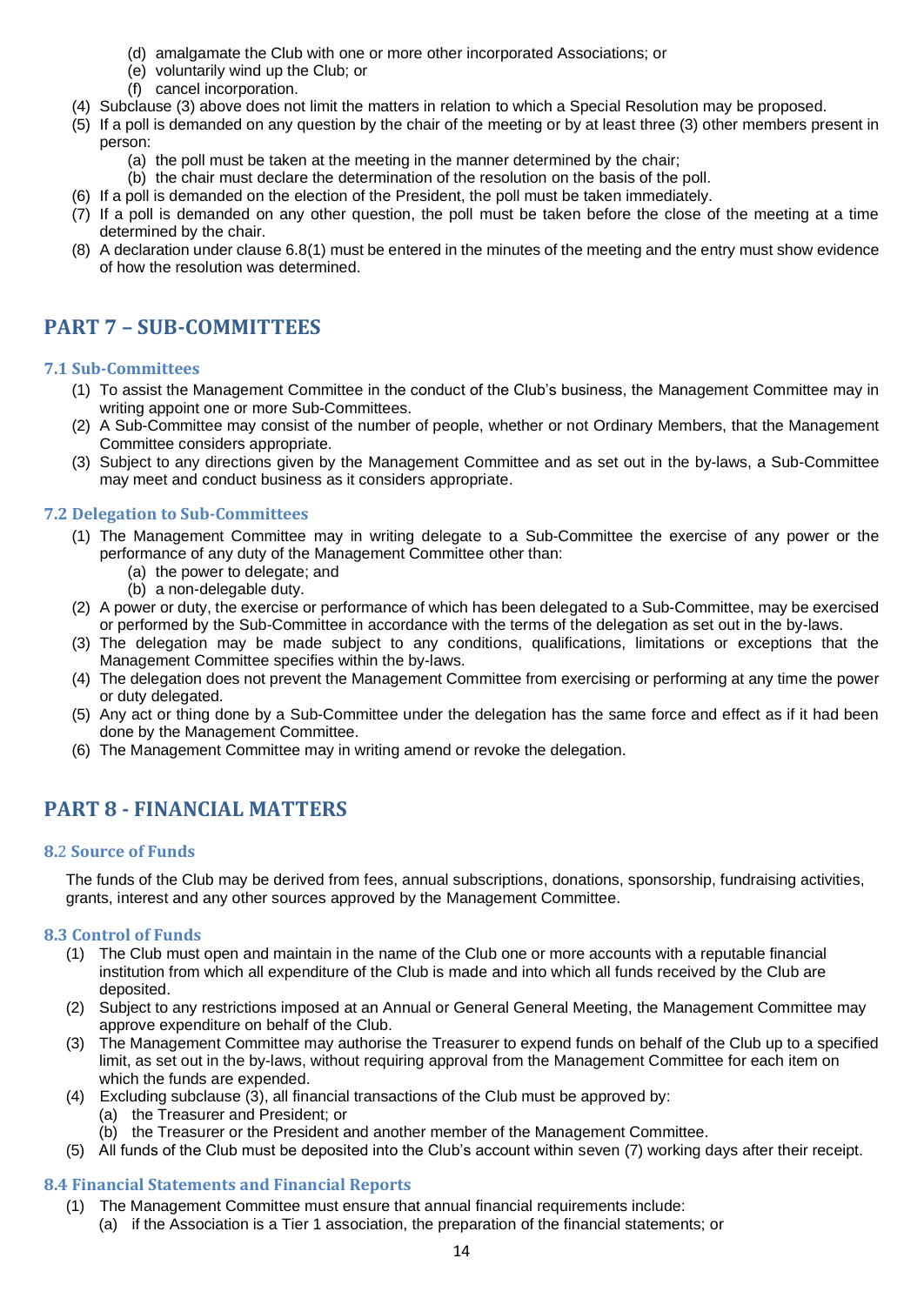- (b) if the Association is a Tier 2 association or Tier 3 association, the preparation of the financial report; and
- (c) if required, the review or auditing of the financial statements or financial report, as applicable;
- (2) The Club must keep financial records that:
	- (a) correctly record and explain its transactions and financial position and performance; and
	- (b) enable true and fair financial statements to be prepared in accordance with the Act; and
	- (c) must retain its financial records for at least seven (7) years after the transactions are completed.

### <span id="page-15-0"></span>**8.5 Auditor or Reviewer**

- (1) At the Annual General Meeting, Members may determine the requirement for the appointment of an auditor or reviewer at such remuneration as they determine.
- (2) The auditor or reviewer shall examine the books, accounts, receipts and other financial records of the Club and report to the Management Committee within three (3) months.

### <span id="page-15-1"></span>**PART 9 —SUSPENSION, DISPUTES AND MEDIATION**

### <span id="page-15-2"></span>**9.1 Suspension or Expulsion**

- (1) The Management Committee may decide to suspend a Member's membership or to expel a Member from the Club if, in the opinion of the Management Committee:
	- (a) the Member's conduct is detrimental to the interests of the Club;
	- (b) the Member has acted in a manner unbecoming of a Member or contrary to the objects of the Club;
	- (c) the Member has brought the Club, another member or the sport of tennis into disrepute;
	- (d) the member has breached a by-law; and
	- (e) suspension or expulsion is deemed appropriate in any of the above circumstances.
- (2) The Secretary must give the Member written notice of the proposed suspension or expulsion at least fourteen (14) days before the Management Committee meeting at which the proposal is to be considered by the Management Committee.
- (3) The notice given to the member must state:
	- (a) when and where the Management Committee meeting is to be held; and
	- (b) the grounds on which the proposed suspension or expulsion is based; and
	- (c) that the Member may attend the meeting and will be given a reasonable opportunity to make written and/or oral submissions to the Management Committee about the proposed suspension or expulsion.
- (4) At the Management Committee meeting, the Management Committee must:
	- (a) give the Member a reasonable opportunity to make written and/or oral submissions to the Management Committee about the proposed suspension or expulsion; and
	- (b) give due consideration to any submissions so made; and
	- (c) decide:
		- (i) whether or not to suspend the Member's membership and, if the decision is to suspend the membership, the period of suspension; or
		- (ii) whether or not to expel the Member from the Association.
- (5) A decision of the Management Committee to suspend the Member's membership or to expel the Member from the Club takes immediate effect.
- (6) The Management Committee must give the Member written notice of the Management Committee's decision and the reasons for the decision within seven (7) days after the Management Committee meeting at which the decision is made.
- (7) A Member whose membership is suspended or who is expelled from the Club may within fourteen (14) days after receiving notice of the Management Committee's decision under clause 9.1(6) give written notice to the Secretary that they wish to appeal against that suspension or expulsion.
- (8) If notice is given under clause 9.1(7):
	- (a) the matter will be referred to an independent mediator, who may either:
		- (i) confirm or set aside the decision of the Management Committee to suspend or expel the Member, after having afforded the Member who gave that notice a reasonable opportunity to be heard by, or to make representations in writing; or
		- (ii) refer the matter to mediation as per clauses 9.5, 9.6, 9.7 and 9.8.

### <span id="page-15-3"></span>**9.2 Consequences of Suspension**

- (1) During the period of suspension, the Member:
	- (a) loses any rights (including voting rights) arising as a result of membership; and
	- (b) is not entitled to a refund, rebate, relief or credit for membership fees paid or payable to the Club.
- (2) When a Member's membership is suspended, the Secretary must record in the register of Members:
	- (a) that the Member's membership is suspended; and
	- (b) the date on which the suspension takes effect; and
	- (c) the period of the suspension.
- (3) When the period of the suspension ends, the Secretary must record in the register of members that the Member's membership is no longer suspended.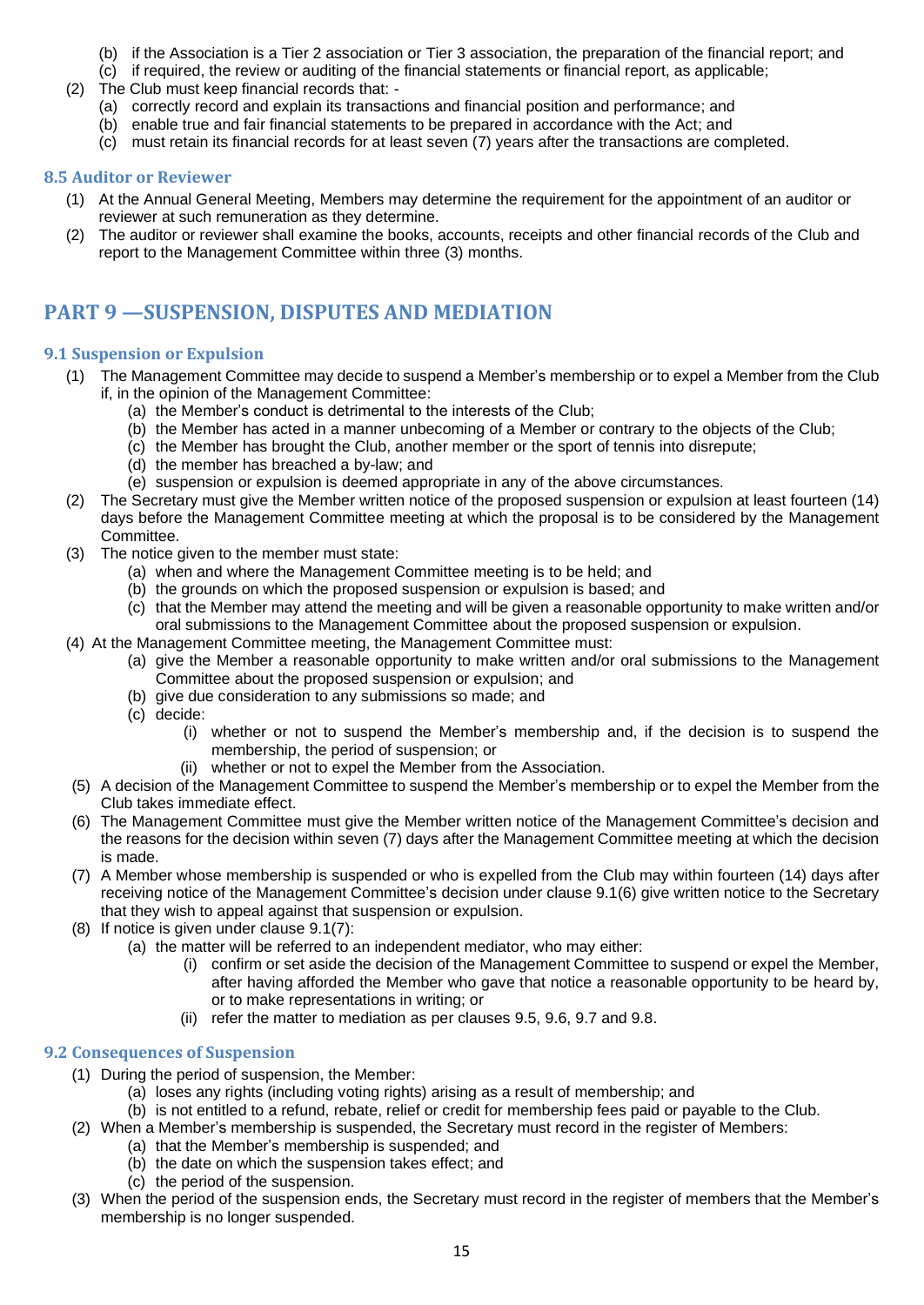### <span id="page-16-0"></span>**9.3 Types of Disputes to be Resolved**

- (1) This clause applies to:
	- (a) disputes between Members; or
	- (b) disputes between the Club and one or more Member;
	- that arises under the Constitution or relates to the Constitution of the Club.
- (2) This dispute does not apply to disputes that relate to a Tennis Australia national policy or by-law referred to in clause.

### <span id="page-16-1"></span>**9.4 Procedure to Resolve Dispute**

- (1) The parties to a dispute must attempt to resolve the dispute between themselves within 14 days after the dispute has come to the attention of each party. In the case of a dispute involving the Club, the President will represent the Club.
- (2) If the parties are unable to resolve the dispute within the period specified in clause 9.4(1), either party may initiate the Management Committee dispute resolution procedure described in clause 9.4(6) by giving a written notice to the Secretary identifying the parties to the dispute and the subject of the dispute.
- (3) If the dispute is between one or more Members and the Club and any party to the dispute gives written notice to the Secretary stating that the party:
	- (a) does not agree to the dispute being determined by the Management Committee; and
	- (b) requests the appointment of a mediator under clause 9.6,
	- the Management Committee must not determine the dispute.
- (4) Within 14 days of receipt of the notice under clause 9.4(2), a Management Committee meeting must be convened to determine the dispute.
- (5) The Secretary must give the parties to the dispute at least seven (7) days prior written notice of the Management Committee meeting, informing them they can attend the meeting in person and make oral and/or written submissions.
- (6) At the Management Committee meeting, the Management Committee must:
	- (a) give each party to the dispute a reasonable opportunity to make written and/or oral submissions to the Management Committee about the dispute; and
	- (b) give due consideration to any submissions so made; and
	- (c) determine the dispute.
- (7) Written notice of the Management Committee's decision regarding the dispute must be given to all parties to the dispute within seven (7) days of the Management Committee meeting.
- (8) If any party to the dispute is not satisfied with the Management Committee's decision, the Management Committee may refer the matter to external mediation, as set out in clauses 9.5, 9.6, 9.7 and 9.8.

### <span id="page-16-2"></span>**9.5 Application of Mediation**

- (1) This section applies if written notice has been given to the Secretary requesting the appointment of a mediator: (a) by a Member; or
	- (b) by a party to a dispute.
- (2) If this section applies, a mediator must be chosen or appointed under clause 9.6.

### <span id="page-16-3"></span>**9.6 Appointment of a Mediator**

- (1) The mediator must be a person chosen
	- (a) if the appointment of a mediator was requested; and
	- (b) by agreement between the Member and the Management Committee; or
	- (c) by agreement between the parties to the dispute.
- (2) If there is no agreement, then the Management Committee must appoint the mediator.
- (3) The person appointed as mediator must:
	- (a) not have a personal interest in the matter that is subject of the mediation; and
	- (b) must not be a Member of the Club.

### <span id="page-16-4"></span>**9.7 Mediation Process**

- (1) The parties to the mediation must attempt in good faith to settle the matter that is the subject of the mediation.
- (2) Each party to the mediation must give the mediator a written statement of the issues that need to be considered at the mediation before the mediation takes place.
- (3) In conducting the mediation, the mediator must:
	- (a) give each party to the mediation every opportunity to be heard; and
		- (b) allow each party to the mediation to give due consideration to any written statement given by another party; and
		- (c) ensure that natural justice is given to the parties to the mediation throughout the mediation process.
- (4) The mediator cannot determine the matter that is the subject of the mediation.
- (5) The mediation must be confidential and any information given at the mediation cannot be used in any other proceedings that take place in relation to the matter that is the subject of the mediation.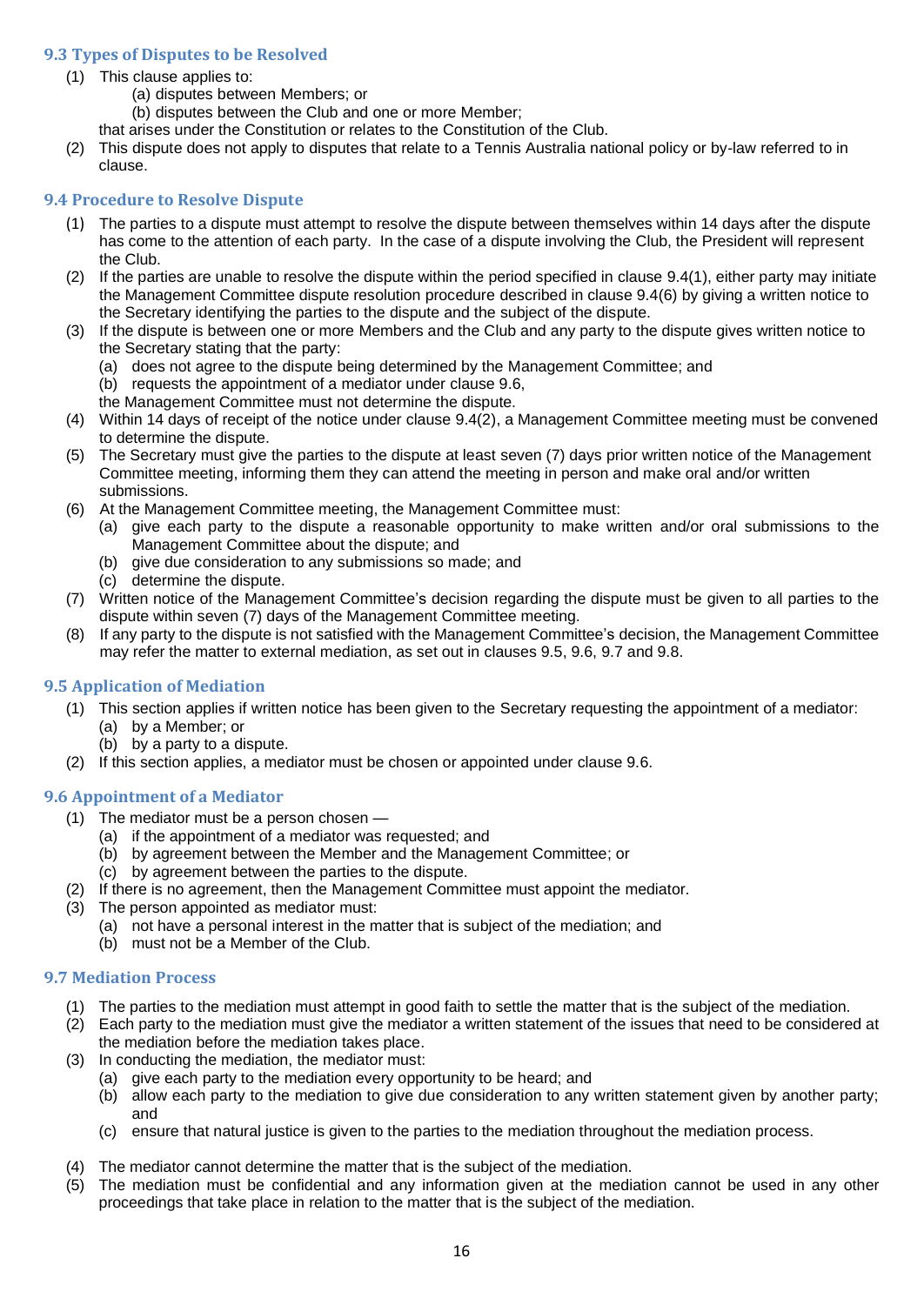(6) If the mediation process does not result in the dispute being resolved, the parties may seek to resolve the dispute in accordance with the Act or otherwise at law.

### <span id="page-17-0"></span>**9.8 If Mediation Results in a Decision to Suspend or Expel Being Revoked**

#### If:

- (1) Mediation takes place because a Member whose membership is suspended or who is expelled from the Club gives notice under clause 9.1(7); and
- (2) As the result of the mediation, the decision to suspend the Member's membership or expel the Member is revoked, that revocation does not affect the validity of any decision made at a meeting during the period of suspension or expulsion.

### <span id="page-17-1"></span>**PART 10 — GENERAL MATTERS**

### <span id="page-17-2"></span>**10.1 Giving Notices to Members**

- (1) A notice or other document that is to be given to a Member under this Constitution is taken not to have been given to the Member unless it is in writing and:
	- (a) delivered by hand to the address of the Member as recorded within the register; or
	- (b) sent by prepaid post to the recorded postal address of the Member; or
	- (c) sent by electronic transmission to an appropriate recorded phone number or recorded electronic address of the Member.

### <span id="page-17-3"></span>**10.2 By-laws**

- (1) The Management Committee may formulate, issue, adopt, interpret and amend by-laws for the proper advancement, management and administration of the Club, the advancement of the Objects of the Club and as it thinks necessary or desirable from time to time.
- (2) All by-laws made under sub-clause (1) shall be binding on the Members of the Club.
- (3) At the request of a Member, the Secretary must make a copy of the by-laws available for inspection by the Member or shall direct the Member to the appropriate electronic site for the by-laws to be viewed.

### <span id="page-17-4"></span>**10.3 Inspection of Records and Document**

- (1) Clauses 10.3(2) to 10.3(6) inclusive apply to a Member who wants to inspect:
	- (a) the register of members as required by the Act; or
	- (b) the record of the names and addresses of Management Committee Members, and other persons authorised to act on behalf of the Club, as required by the Act; or
	- (c) any other record or document of the Club
- (2) The Member must contact the Secretary or President to request the inspection.
- (3) The inspection must be free of charge.
- (4) The member may make a copy of or take an extract from the register but shall have no right to remove the register for that purpose.
- (5) If the member wants to inspect a document that records the minutes of a Management Committee Meeting, the right to inspect that document is subject to any decision the Management Committee has made on commercial-inconfidence matters contained within the minutes of a Management Committee Meeting or to any decisions of the Management Committee made under Part 9 of this Constitution.
- (6) A Member must not use or disclose any information contained in a record or document for any purpose other than a purpose that:
	- (a) is directly connected to the affairs of the Club; or
	- (b) relates to the administration of the Act.

### <span id="page-17-5"></span>**10.4 Dissolution of the Association**

- (1) The Club may cease its activities and have its incorporation cancelled in accordance with the Act if the Members resolve by Special Resolution that the Club will:
	- (a) apply to the Commissioner for cancellation of its incorporation; or
	- (b) appoint a liquidator to wind up its affairs.
- (2) The Club must be wound up as required by the Act before cancellation can take place if it has outstanding debts or any other outstanding legal obligations.
- (3) If upon the winding up or dissolution of the Club there remains any surplus property, such property will not be paid to or distributed among the Members but will be given or transferred to one or more organisations listed in the Act with similar objects and which is not carried out for the purpose of profit or gain to its individual Members.
- (4) The organisation or organisations selected for the purpose of clause 10.4 (3) will be determined by a Special Resolution of Ordinary Members.